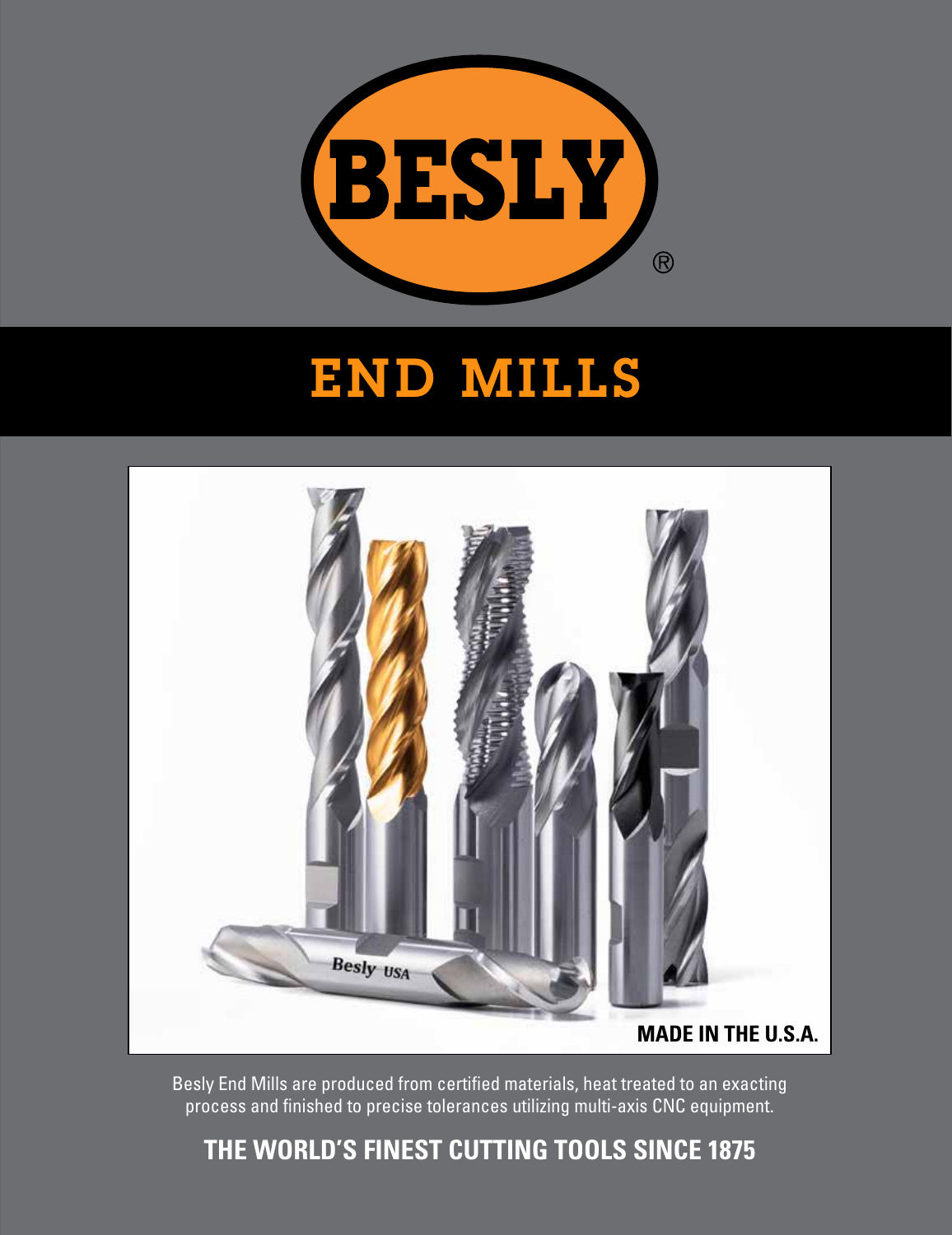# TABLE OF CONTENTS

### High Speed Steel End Mills

#### **2-Flute Single-End**

| List 786 - Regular Length Square End. 1            |  |
|----------------------------------------------------|--|
|                                                    |  |
| <b>List 766</b> – High Helix – Regular Length  3   |  |
| List 767 – High Helix – Long Length 3              |  |
| <b>List 768</b> – High Helix – Extra Long Length 4 |  |
| <b>List 790</b> – Long Shank Length 4              |  |
| <b>List 791</b> – Ball End – Regular Length 5      |  |

#### **2-Flute Double-End**

#### **Multiple Flute Single-End**

| <b>List 784</b> – Regular Length9-10 |  |
|--------------------------------------|--|
|                                      |  |
| List $792 -$ Extra Long Length 14    |  |

#### **4-Flute Double-End**

| <b>List 783</b> – Non-Center Cutting –                        |  |
|---------------------------------------------------------------|--|
|                                                               |  |
| <b>List 683</b> – Center Cutting – Regular Length $\ldots$ 12 |  |

#### **4-Flute Center Cutting Single-End**

| <b>List 685</b> – Ball End – Regular Length  15 |  |
|-------------------------------------------------|--|
|                                                 |  |

#### Premium Cobalt Page **Page 2012**

## High Speed Steel End Mills

| <b>List <math>656 - 2</math>-Flute Regular Length</b> 16 |  |
|----------------------------------------------------------|--|
| <b>List 657</b> – 4-Flute Regular Length 17              |  |
|                                                          |  |
| List 659 – Multiple Flute Extra Long Length  18          |  |
| <b>List 661</b> – Multiple Flute Ball End  18            |  |

#### HSS & Cobalt Roughing End Mills

| List 700 - Multiple Flute - Coarse Pitch  19       |  |
|----------------------------------------------------|--|
| List 710 - 3-Flute High Helix - Coarse Pitch 20    |  |
| <b>List 720</b> – Multiple Flute –                 |  |
| Coarse and Fine Pitch  21                          |  |
| <b>List 740</b> – Multiple Flute – Coarse Pitch 22 |  |

#### MAXX-V™ HSSE Particle Metal End Mills

| <b>List 750</b> – 4-Flute Center Cutting – |  |
|--------------------------------------------|--|
| Single-End - Regular Length 23             |  |
|                                            |  |

#### Technical Data

| Recommended Cutting Feeds & Speeds  24 |  |
|----------------------------------------|--|
| Machining Formulas 25                  |  |

#### Pricing: Available at **www.besly.com** or call **800-435-2965**

Coatings: Contact Besly Customer Service Department for pricing and delivery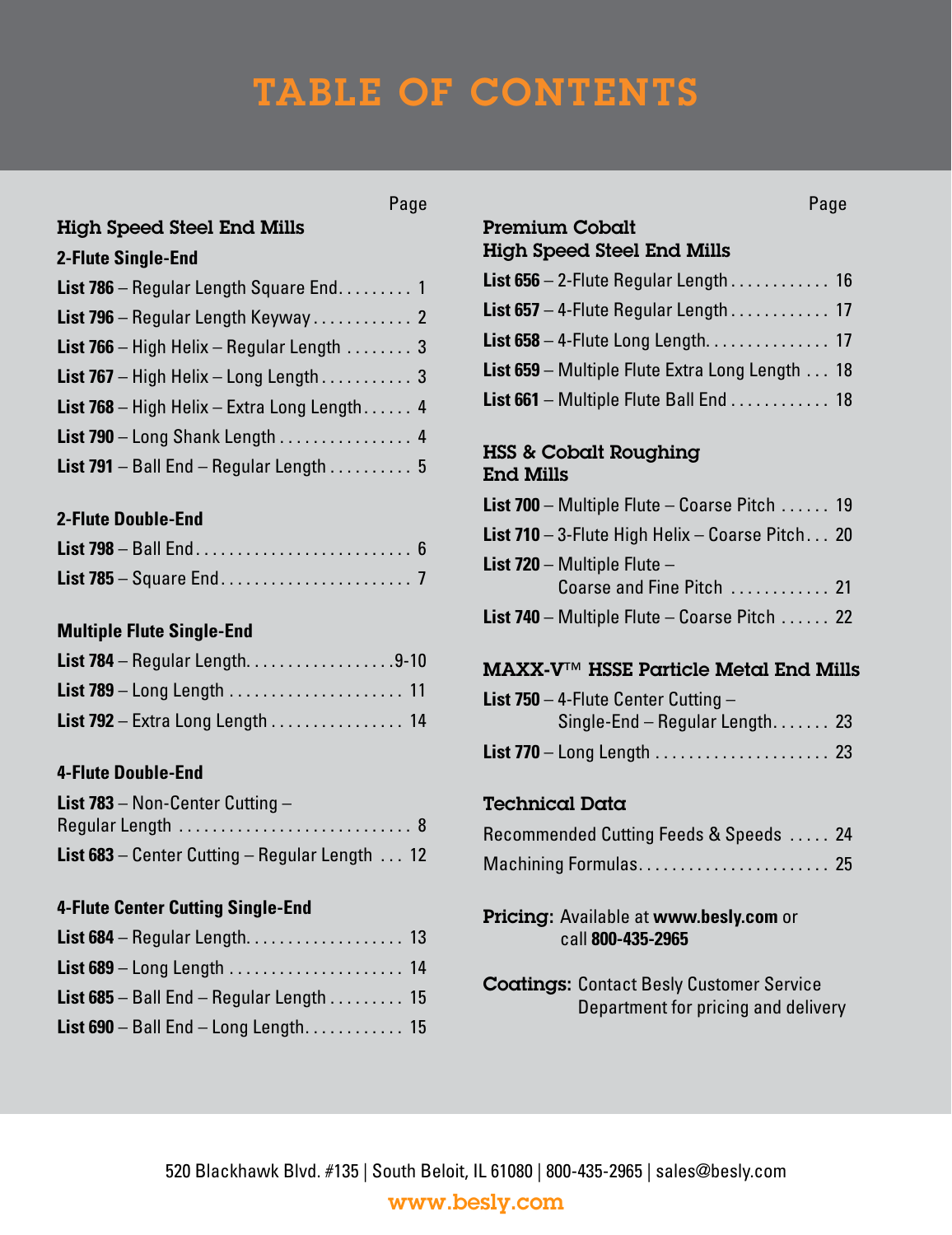## **LIST 786**

Single End – Center Cutting Regular Length



| <b>LIST 786</b> |                                 |                  |                                 |       |                 |                                 |                  |                                 |       |
|-----------------|---------------------------------|------------------|---------------------------------|-------|-----------------|---------------------------------|------------------|---------------------------------|-------|
| <b>Size</b>     | <b>Shank</b><br><b>Diameter</b> | Length<br>of Cut | <b>Overall</b><br><b>Length</b> | Part# | <b>Size</b>     | <b>Shank</b><br><b>Diameter</b> | Length<br>of Cut | <b>Overall</b><br><b>Length</b> | Part# |
| 1/8             | 3/8                             | 3/8              | $2 - 5/16$                      | 22313 | 13/16           | 5/8                             | $1 - 1/2$        | 4                               | 22339 |
| 5/32            | 3/8                             | 3/8              | $2 - 5/16$                      | 22316 | 13/16           | 3/4                             | $1 - 7/8$        | $4 - 1/8$                       | 22341 |
| 3/16            | 3/8                             | 7/16             | $2 - 3/8$                       | 22314 | 27/32           | 7/8                             | $1 - 7/8$        | $4 - 1/8$                       | 22340 |
| $7/32$          | 3/8                             | 1/2              | $2 - 7/16$                      | 22317 | 7/8             | 5/8                             | $1 - 1/2$        | $\overline{4}$                  | 22342 |
| 1/4             | 3/8                             | 1/2              | $2 - 7/16$                      | 22315 | 7/8             | 3/4                             | $1 - 1/2$        | $4 - 1/8$                       | 22343 |
| 9/32            | 3/8                             | 9/16             | $2 - 1/2$                       | 22318 | 7/8             | 7/8                             | $1 - 1/2$        | $4 - 1/8$                       | 22345 |
| 5/16            | 3/8                             | 9/16             | $2 - 1/2$                       | 22320 | 29/32           | 7/8                             | $1 - 7/8$        | $4 - 1/8$                       | 22344 |
| 11/32           | 3/8                             | 9/16             | $2 - 1/2$                       | 22319 | 15/16           | 5/8                             | $1 - 1/2$        | 4                               | 24326 |
| 3/8             | 3/8                             | 9/16             | $2 - 1/2$                       | 22321 | 15/16           | 3/4                             | $1 - 1/2$        | $4 - 1/8$                       | 24327 |
| 13/32           | 3/8                             | 13/16            | $2 - 11/16$                     | 22326 | 31/32           | $\mathbf{1}$                    | $1 - 5/8$        | $4 - 1/2$                       | 22347 |
| 7/16            | 3/8                             | 13/16            | $2 - 11/16$                     | 22322 | 1               | 5/8                             | $1 - 1/2$        | 4                               | 22353 |
| 15/32           | 3/8                             | 13/16            | $2 - 11/16$                     | 22327 | $\mathbf{1}$    | 3/4                             | $1 - 1/2$        | $4 - 1/8$                       | 24328 |
| 1/2             | 3/8                             | 13/16            | $2 - 11/16$                     | 22323 | 1               | 7/8                             | $1 - 1/2$        | $4 - 1/8$                       | 22355 |
| 1/2             | 1/2                             | $\mathbf{1}$     | $3 - 1/4$                       | 22324 | $\mathbf{1}$    | $\mathbf{1}$                    | $1 - 5/8$        | $4 - 1/2$                       | 22360 |
| 17/32           | 1/2                             | $1 - 1/8$        | $3 - 3/8$                       | 22328 | $1 - 1/16$      | 3/4                             | $1 - 5/8$        | $4 - 1/4$                       | 22361 |
| 9/16            | 1/2                             | $1 - 1/8$        | $3 - 3/8$                       | 22325 | $1 - 1/8$       | $\mathbf{1}$                    | $1 - 5/8$        | $4 - 1/2$                       | 22362 |
| 19/32           | 1/2                             | $1 - 1/8$        | $3 - 3/8$                       | 22329 | $1 - 3/16$      | $\mathbf{1}$                    | $1 - 5/8$        | $4 - 1/2$                       | 22366 |
| $5/8$           | 1/2                             | $1 - 1/8$        | $3 - 3/8$                       | 22330 | $1 - 1/4$       | 7/8                             | $1 - 5/8$        | $4 - 1/2$                       | 22363 |
| 5/8             | 5/8                             | $1 - 5/16$       | $3 - 3/4$                       | 22331 | $1 - 1/4$       | 1                               | $1 - 5/8$        | $4 - 1/2$                       | 22364 |
| 21/32           | 5/8                             | $1 - 5/16$       | $3 - 3/4$                       | 22336 | $1 - 1/4$       | $1 - 1/4$                       | $1 - 5/8$        | $4 - 1/2$                       | 22365 |
| 11/16           | 1/2                             | $1 - 5/16$       | $3 - 5/8$                       | 22332 | $1 - 3/8$       | 1                               | $1 - 5/8$        | $4 - 1/2$                       | 22370 |
| 11/16           | 5/8                             | $1 - 5/16$       | $3 - 3/4$                       | 22333 | $1 - 1/2$       | 1                               | $1 - 5/8$        | $4 - 1/2$                       | 22371 |
| 23/32           | 3/4                             | $1 - 5/8$        | $3 - 7/8$                       | 22337 | $1 - 1/2$       | $1 - 1/4$                       | $1 - 5/8$        | $4 - 1/2$                       | 22372 |
| 3/4             | 1/2                             | $1 - 5/16$       | $3 - 5/8$                       | 22334 | $1 - 5/8$       | $1 - 1/4$                       | $1 - 5/8$        | $4 - 1/2$                       | 22374 |
| 3/4             | 5/8                             | $1 - 5/16$       | $3 - 3/4$                       | 22335 | $1 - 7/8$       | $1 - 1/4$                       | $1 - 5/8$        | $4 - 1/2$                       | 24336 |
| 3/4             | 3/4                             | $1 - 5/16$       | $3 - 7/8$                       | 24318 | $2\overline{ }$ | $1 - 1/4$                       | $1 - 5/8$        | $4 - 1/2$                       | 22380 |
| 25/32           | 3/4                             | $1 - 1/2$        | 4                               | 22338 |                 |                                 |                  |                                 |       |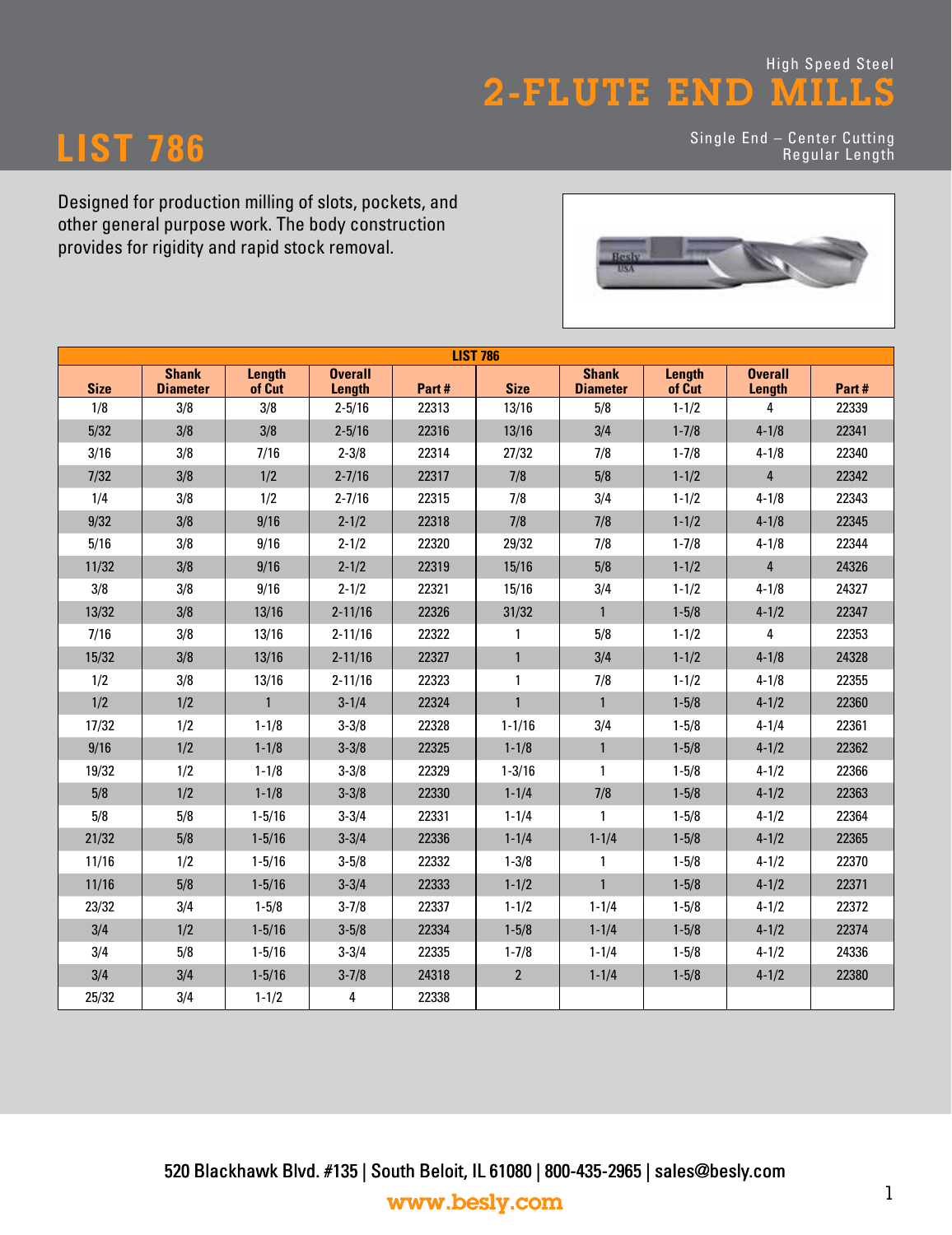Single End – Keyway Cutting Spiral Flute

# **LIST 796**

Spiral flute keyway cutting to plunge, slot, spot, drill, and profile. Minus tolerance for keyway cutting: +.0000" to -.0015".



| <b>LIST 796</b> |                       |                      |                       |       |  |  |  |  |
|-----------------|-----------------------|----------------------|-----------------------|-------|--|--|--|--|
| <b>Size</b>     | <b>Shank Diameter</b> | <b>Length of Cut</b> | <b>Overall Length</b> | Part# |  |  |  |  |
| 1/4             | 3/8                   | 1/2                  | $2 - 7/16$            | 29593 |  |  |  |  |
| 5/16            | 3/8                   | 9/16                 | $2 - 1/2$             | 29594 |  |  |  |  |
| 3/8             | 3/8                   | 9/16                 | $2 - 1/2$             | 29595 |  |  |  |  |
| 1/2             | 1/2                   |                      | $3 - 1/4$             | 29596 |  |  |  |  |
| 5/8             | 5/8                   | $1 - 5/16$           | $3 - 3/4$             | 29597 |  |  |  |  |
| 3/4             | 3/4                   | $1 - 5/16$           | $3 - 7/8$             | 29598 |  |  |  |  |
| 7/8             | 7/8                   | $1 - 1/2$            | $4 - 1/8$             | 29599 |  |  |  |  |
|                 |                       | $1 - 5/8$            | $4 - 1/2$             | 29600 |  |  |  |  |

*and speeds for High Speed Steel End Mills.*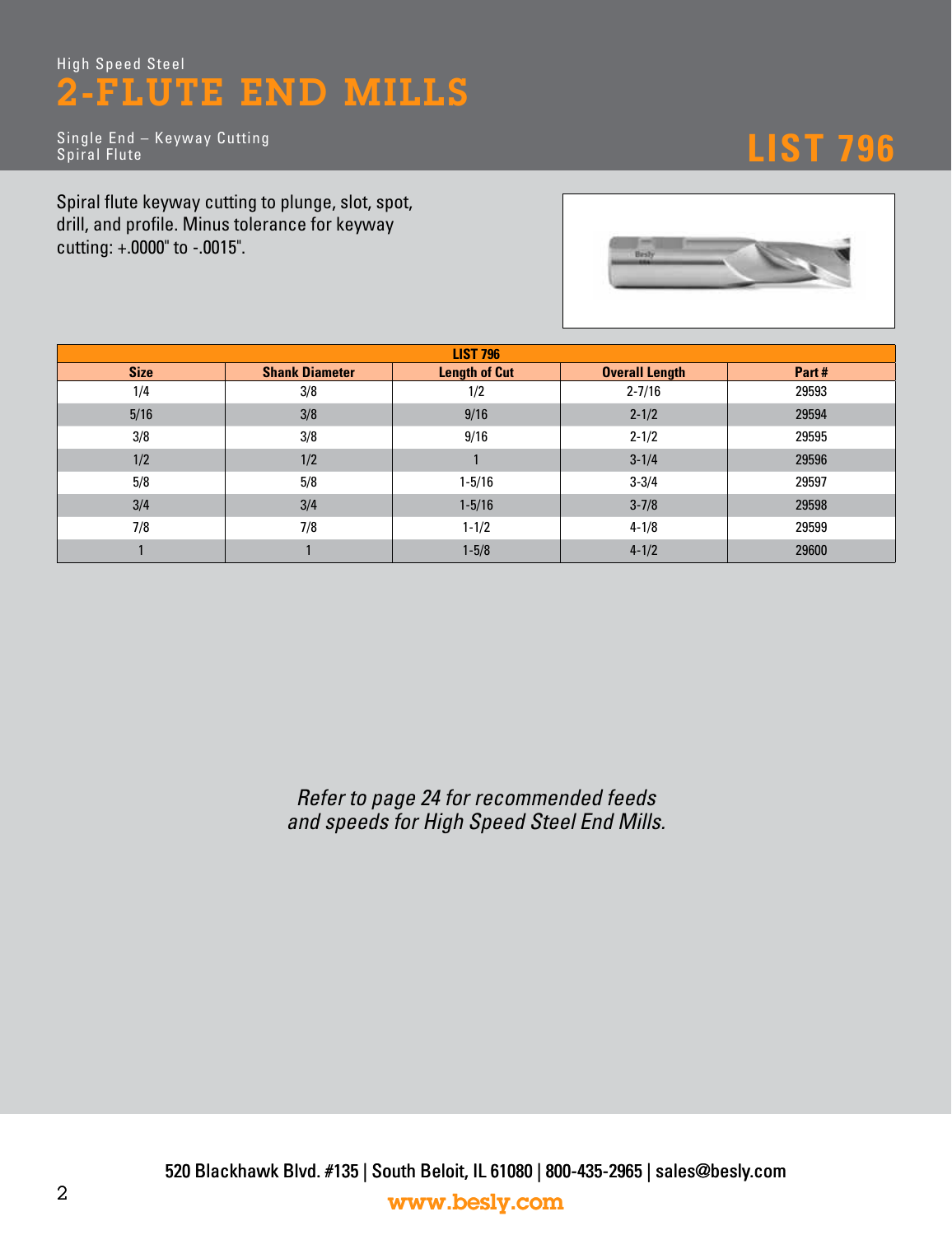### High Speed Steel 2-FLUTE HIGH HELIX END MILLS

**LIST 766** Single End – Center Cutting Spiral Flute – Regular Length

Designed for maximum chip removal, longer life, and better finishes in aluminum and aluminum alloys.



|             | <b>LIST 766</b>                 |                  |                          |       |                |                                 |                  |                          |       |
|-------------|---------------------------------|------------------|--------------------------|-------|----------------|---------------------------------|------------------|--------------------------|-------|
| <b>Size</b> | <b>Shank</b><br><b>Diameter</b> | Length<br>of Cut | <b>Overall</b><br>Length | Part# | <b>Size</b>    | <b>Shank</b><br><b>Diameter</b> | Length<br>of Cut | <b>Overall</b><br>Length | Part# |
| 3/16        | 3/8                             | 1/2              | $2 - 3/8$                | 21880 | 3/4            | 3/4                             | $1 - 5/8$        | $3 - 7/8$                | 21891 |
| 1/4         | 3/8                             | 5/8              | $2 - 7/16$               | 21881 | 7/8            | 7/8                             | $1 - 7/8$        | $4 - 1/8$                | 21892 |
| 5/16        | 3/8                             | 3/4              | $2 - 1/2$                | 21882 |                |                                 | 2                | $4 - 1/2$                | 21893 |
| 3/8         | 3/8                             | 3/4              | $2 - 1/2$                | 21883 |                |                                 | 3                | $5 - 1/2$                | 21894 |
| 7/16        | 3/8                             |                  | $2 - 11/16$              | 21884 | $1 - 1/2$      | $1 - 1/4$                       | 2                | $4 - 1/2$                | 21895 |
| 1/2         | 1/2                             | $1 - 1/4$        | $3 - 1/4$                | 21885 | $1 - 3/4$      | $1 - 1/4$                       | $\overline{2}$   | $4 - 1/2$                | 21888 |
| 5/8         | 5/8                             | 1-5/8            | $3 - 3/4$                | 21890 | $\overline{2}$ | $1 - 1/4$                       | <sup>2</sup>     | $4 - 1/2$                | 21901 |

# High Speed Steel



|                                                                                                         | <b>LIST 767</b>        |                     |                      |                |                    |                        |                     | Single End - Center Cutting<br>Spiral Flute - Long Length |                |
|---------------------------------------------------------------------------------------------------------|------------------------|---------------------|----------------------|----------------|--------------------|------------------------|---------------------|-----------------------------------------------------------|----------------|
| Designed for maximum chip removal, longer life, and<br>better finishes in aluminum and aluminum alloys. |                        |                     |                      |                |                    | Besla                  |                     |                                                           |                |
|                                                                                                         |                        |                     |                      |                | <b>LIST 767</b>    |                        |                     |                                                           |                |
|                                                                                                         |                        |                     |                      |                |                    |                        |                     |                                                           |                |
|                                                                                                         | <b>Shank</b>           | Length              | <b>Overall</b>       |                |                    | <b>Shank</b>           | Length              | <b>Overall</b>                                            |                |
| <b>Size</b><br>1/4                                                                                      | <b>Diameter</b><br>3/8 | of Cut<br>$1 - 1/4$ | Length<br>$3 - 1/16$ | Part#<br>21902 | <b>Size</b><br>7/8 | <b>Diameter</b><br>7/8 | of Cut<br>$3 - 1/2$ | Length<br>$5 - 3/4$                                       | Part#<br>24337 |
| 5/16                                                                                                    | 3/8                    | $1 - 3/8$           | $3 - 1/8$            | 21903          | $\mathbf{1}$       | $\mathbf{1}$           | 4                   | $6 - 1/2$                                                 | 21914          |
| 3/8                                                                                                     | 3/8                    | $1 - 1/2$           | $3 - 1/4$            | 21904          | $1 - 1/4$          | $1 - 1/4$              | 4                   | $6 - 1/2$                                                 | 21915          |
| 7/16                                                                                                    | 1/2                    | $1 - 3/4$           | $3 - 3/4$            | 21905          | $1 - 1/2$          | $1 - 1/4$              | 4                   | $6 - 1/2$                                                 | 21917          |
| 1/2                                                                                                     | 1/2                    | 2                   | 4                    | 21910          | $1 - 3/4$          | $1 - 1/4$              | 4                   | $6 - 1/2$                                                 | 21919          |
| 5/8                                                                                                     | 5/8                    | $2 - 1/2$           | $4 - 5/8$            | 21911          | $\overline{2}$     | $1 - 1/4$              | 4                   | $6 - 1/2$                                                 | 21920          |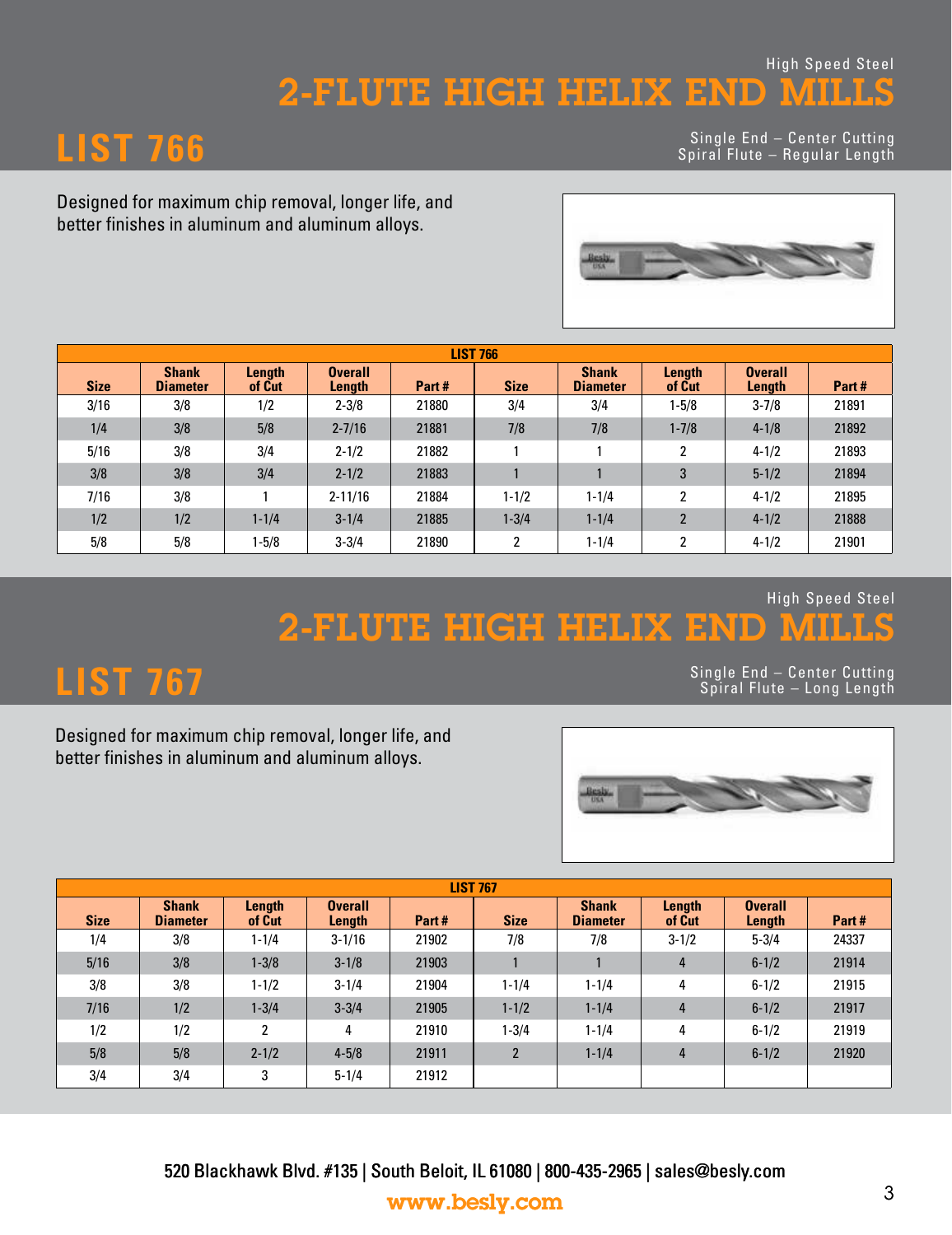### High Speed Steel 2-FLUTE HIGH HELIX END MILLS

**LIST 768** Single End – Center Cutting Spiral Flute – Extra Long Length

Designed for maximum chip removal, longer life, and better finishes in aluminum and aluminum alloys.



|              |                       | <b>LIST 768</b>      |                       |       |
|--------------|-----------------------|----------------------|-----------------------|-------|
| <b>Size</b>  | <b>Shank Diameter</b> | <b>Length of Cut</b> | <b>Overall Length</b> | Part# |
| 1/4          | 3/8                   | $1 - 3/4$            | $3 - 9/16$            | 21923 |
| 5/16         | 3/8                   | 2                    | $3 - 3/4$             | 21924 |
| 3/8          | 3/8                   | $2 - 1/2$            | $4 - 1/4$             | 21925 |
| 7/16         | 1/2                   | $2 - 3/4$            | $4 - 3/4$             | 21930 |
| 1/2          | 1/2                   | 3                    | 5                     | 21931 |
| 5/8          | 5/8                   | $\overline{4}$       | $6 - 1/8$             | 21932 |
| 3/4          | 3/4                   | 4                    | $6 - 1/4$             | 21933 |
|              |                       | $6\phantom{1}$       | $8 - 1/2$             | 21935 |
| $1 - 1/4$    | $1 - 1/4$             | 6                    | $8 - 1/2$             | 21936 |
| $1 - 1/2$    | $1 - 1/4$             | $6\phantom{1}$       | $8 - 1/2$             | 21938 |
| $\mathbf{2}$ | $1 - 1/4$             | 6                    | $8 - 1/2$             | 21942 |

## 2-FLUTE END MILLS High Speed Steel

**LIST 790** Single End – Center Cutting Long Shank Length



|             |                       | <b>LIST 790</b>      |                       |       |
|-------------|-----------------------|----------------------|-----------------------|-------|
| <b>Size</b> | <b>Shank Diameter</b> | <b>Length of Cut</b> | <b>Overall Length</b> | Part# |
| 3/16        | 3/8                   | 1/2                  | $2 - 11/16$           | 22408 |
| 1/4         | 3/8                   | 5/8                  | $3 - 1/16$            | 22410 |
| 5/16        | 3/8                   | 3/4                  | $3 - 5/16$            | 22411 |
| 3/8         | 3/8                   | 3/4                  | $3 - 5/16$            | 22412 |
| 1/2         | 1/2                   |                      | 4                     | 22413 |
| 5/8         | 5/8                   | $1 - 3/8$            | $4 - 5/8$             | 22414 |
| 3/4         | 3/4                   | $1 - 5/8$            | $5 - 3/8$             | 22415 |
|             |                       | $2 - 1/2$            | $7 - 1/4$             | 22421 |
| $1 - 1/4$   | $1 - 1/4$             | 3                    | $7 - 1/4$             | 22422 |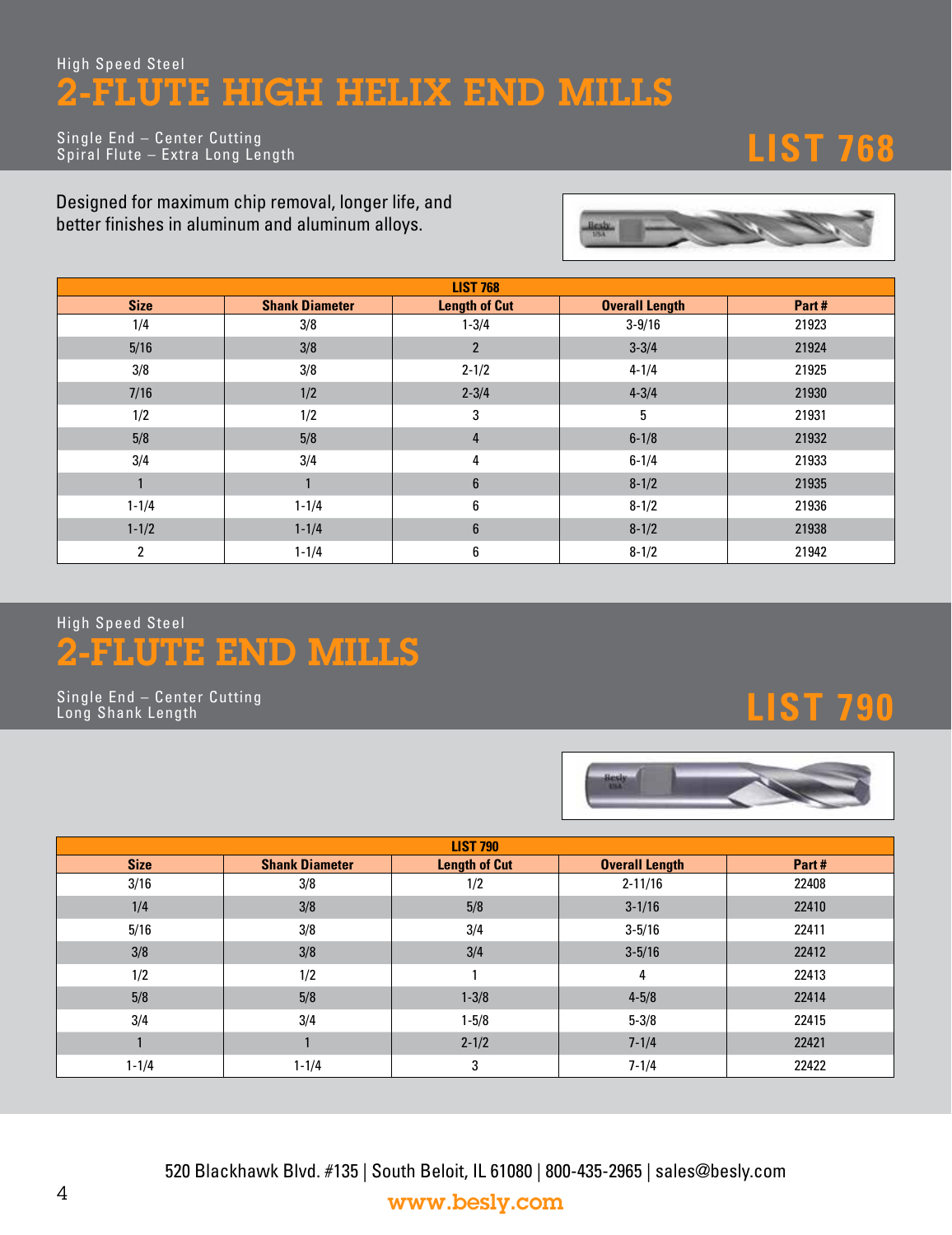## **LIST 791** Single End – Ball End Regular Length

Designed for milling radius bottom slots and fillets, for rounding the bottoms of holes, and for all-around use in die work.



|              |                       | <b>LIST 791</b>      |                       |       |
|--------------|-----------------------|----------------------|-----------------------|-------|
| <b>Size</b>  | <b>Shank Diameter</b> | <b>Length of Cut</b> | <b>Overall Length</b> | Part# |
| 1/8          | 3/8                   | 3/8                  | $2 - 5/16$            | 22423 |
| 3/16         | 3/8                   | 1/2                  | $2 - 3/8$             | 22424 |
| 1/4          | 3/8                   | 5/8                  | $2 - 7/16$            | 22425 |
| 5/16         | 3/8                   | 3/4                  | $2 - 1/2$             | 22430 |
| 3/8          | 3/8                   | 3/4                  | $2 - 1/2$             | 22431 |
| 7/16         | 1/2                   | $\mathbf{1}$         | $3 - 1/4$             | 22432 |
| 1/2          | 1/2                   | 1                    | $3 - 1/4$             | 22433 |
| 9/16         | 1/2                   | $1 - 1/8$            | $3 - 3/8$             | 22434 |
| 5/8          | 1/2                   | $1 - 1/8$            | $3 - 3/8$             | 22472 |
| 5/8          | 5/8                   | $1 - 3/8$            | $3 - 3/4$             | 22435 |
| 3/4          | 3/4                   | $1 - 5/8$            | $3 - 7/8$             | 22440 |
| 3/4          | 1/2                   | $1 - 5/16$           | $3 - 5/8$             | 22474 |
| 13/16        | 3/4                   | $\overline{2}$       | $4 - 1/4$             | 22475 |
| 7/8          | 7/8                   | $\overline{2}$       | $4 - 1/4$             | 22441 |
| 7/8          | 3/4                   | $\overline{2}$       | $4 - 1/4$             | 22476 |
| 15/16        | 3/4                   | $2 - 1/4$            | $4 - 1/2$             | 22477 |
| $\mathbf{1}$ | 1                     | $2 - 1/4$            | $4 - 3/4$             | 22442 |
| $\mathbf{1}$ | 3/4                   | $2 - 1/4$            | $4 - 1/2$             | 22422 |
| $1 - 1/8$    | 1                     | $2 - 1/4$            | $4 - 3/4$             | 22478 |
| $1 - 1/4$    | $1 - 1/4$             | $2 - 1/2$            | $5\phantom{.0}$       | 22444 |
| $1 - 1/2$    | $1 - 1/4$             | $2 - 1/2$            | 5                     | 22450 |

*Call or visit www.besly.com to receive catalogs for all Besly Cutting Tool products. Available in .pdf on our website.*



520 Blackhawk Blvd. #135 | South Beloit, IL 61080 | 800-435-2965 | sales@besly.com www.besly.com 5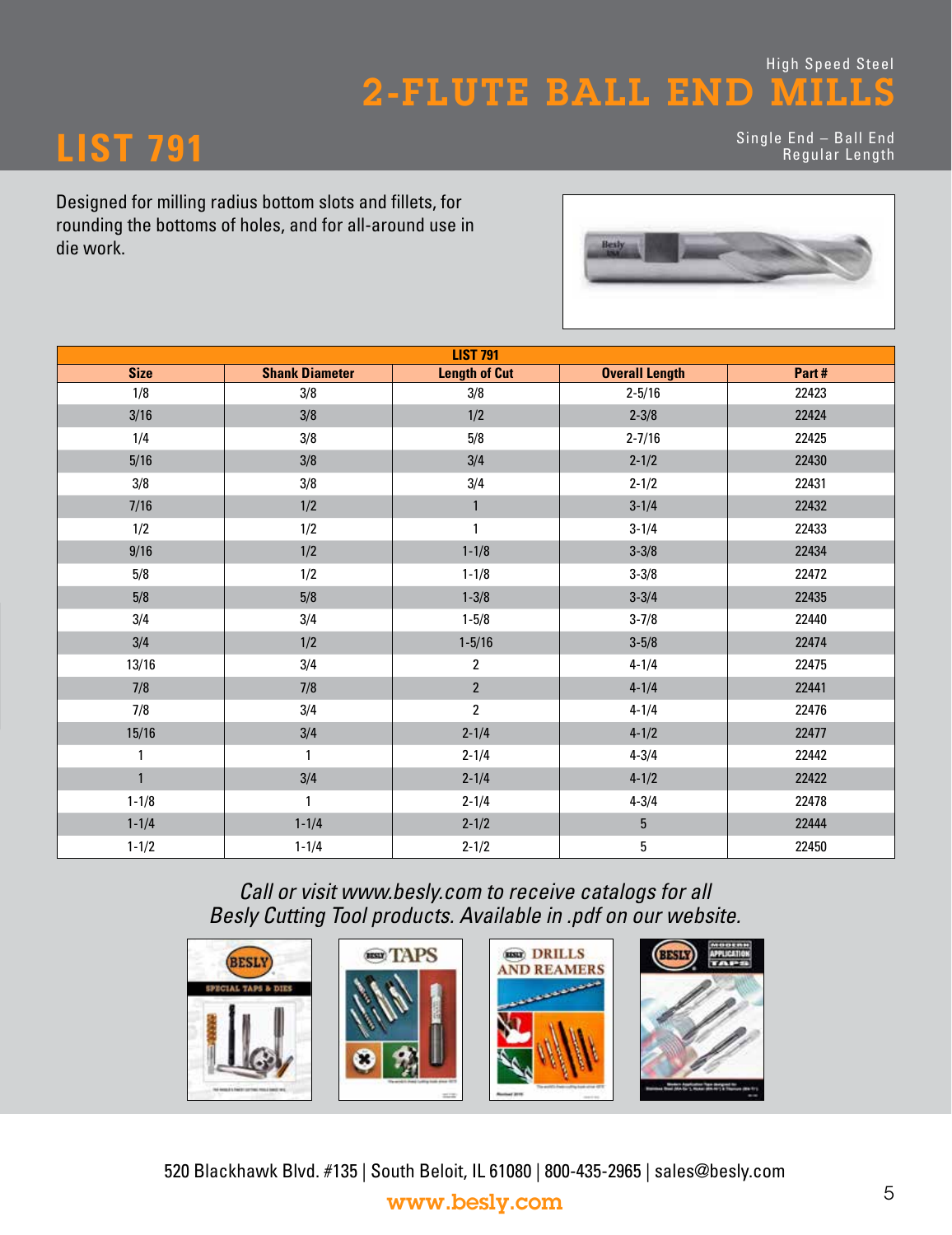# **LIST 798** Double End – Ball End Regular Length

Designed for milling radius bottom slots and fillets, for rounding the bottoms of holes, and for all-around use in die work.



|             |                       | <b>LIST 798</b>      |                       |       |
|-------------|-----------------------|----------------------|-----------------------|-------|
| <b>Size</b> | <b>Shank Diameter</b> | <b>Length of Cut</b> | <b>Overall Length</b> | Part# |
| 1/8         | 3/8                   | 3/8                  | $3 - 1/16$            | 22510 |
| 3/16        | 3/8                   | 7/16                 | $3 - 1/4$             | 22511 |
| 1/4         | 3/8                   | 1/2                  | $3 - 3/8$             | 22512 |
| 5/16        | 3/8                   | 9/16                 | $3 - 1/2$             | 22513 |
| 3/8         | 3/8                   | 9/16                 | $3 - 1/2$             | 22514 |
| 7/16        | 1/2                   | 13/16                | $4 - 1/8$             | 22515 |
| 1/2         | 1/2                   | 13/16                | $4 - 1/8$             | 22520 |
| 5/8         | 5/8                   | $1 - 1/8$            | 5                     | 22521 |
| 3/4         | 3/4                   | $1 - 5/16$           | $5 - 5/8$             | 22522 |
| 7/8         | 7/8                   | $1 - 9/16$           | $6 - 1/8$             | 24347 |
|             |                       | $1 - 5/8$            | $6 - 3/8$             | 22524 |

## **BESLY'S RENOWNED TURBOFLUTE™ DRILLS ARE THE ANSWER TO SOLVING DEEP HOLE DRILLING PROBLEMS!**



*Refer to drill catalog D-100C or contact our Customer Service Department. Information is also available at www.besly.com.*

520 Blackhawk Blvd. #135 | South Beloit, IL 61080 | 800-435-2965 | sales@besly.com <sup>6</sup> www.besly.com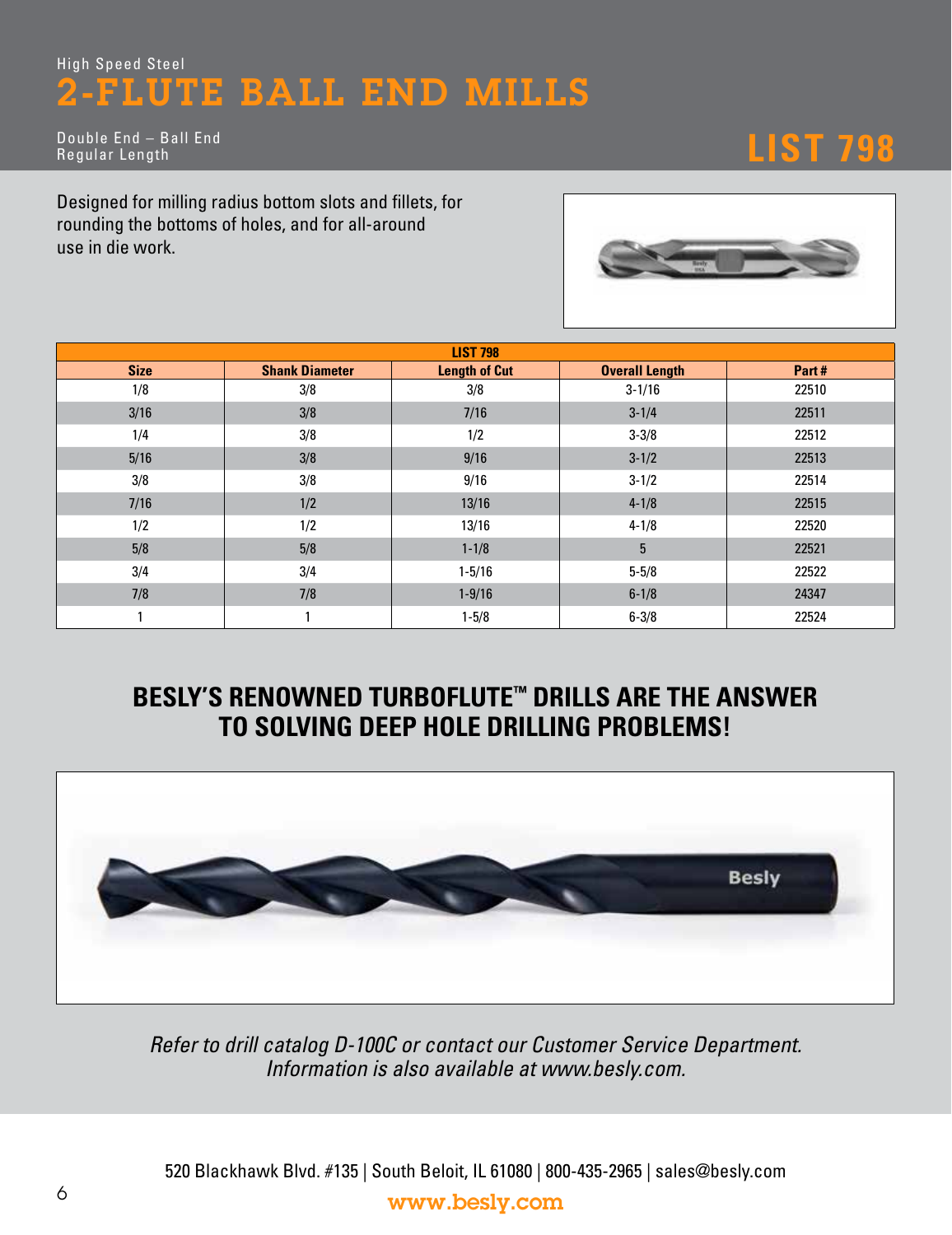**LIST 785** Double End – Center Cutting Regular Length

Designed for production milling of slots, pockets, keyways, and other general purpose work. End teeth are ground to center for plunge cutting. Furnished with right hand cut-right hand spiral.



|              |                                 | <b>LIST 785</b>  |                          |       |
|--------------|---------------------------------|------------------|--------------------------|-------|
| <b>Size</b>  | <b>Shank</b><br><b>Diameter</b> | Length<br>of Cut | <b>Overall</b><br>Length | Part# |
| 1/8          | 3/8                             | 3/8              | $3 - 1/16$               | 22282 |
| 5/32         | 3/8                             | 7/16             | $3 - 1/8$                | 22283 |
| 3/16         | 3/8                             | 7/16             | $3 - 1/4$                | 22284 |
| 7/32         | 3/8                             | 1/2              | $3 - 1/4$                | 22285 |
| 1/4          | 3/8                             | 1/2              | $3 - 3/8$                | 22290 |
| 9/32         | 3/8                             | 9/16             | $3 - 3/8$                | 22291 |
| 5/16         | 3/8                             | 9/16             | $3 - 1/2$                | 22292 |
| 11/32        | 3/8                             | 9/16             | $3 - 1/2$                | 22293 |
| 3/8          | 3/8                             | 9/16             | $3 - 1/2$                | 22294 |
| 13/32        | 1/2                             | 13/16            | $4 - 1/8$                | 22295 |
| 7/16         | 1/2                             | 13/16            | $4 - 1/8$                | 22300 |
| 15/32        | 1/2                             | 13/16            | $4 - 1/8$                | 22301 |
| 1/2          | 1/2                             | 13/16            | $4 - 1/8$                | 22302 |
| 17/32        | 5/8                             | $1 - 1/8$        | $\overline{5}$           | 22487 |
| 9/16         | 5/8                             | $1 - 1/8$        | 5                        | 22303 |
| 19/32        | 5/8                             | $1 - 1/8$        | $\overline{5}$           | 22488 |
| 5/8          | 5/8                             | $1 - 1/8$        | 5                        | 22304 |
| 21/32        | 3/4                             | $1 - 5/16$       | $5 - 5/8$                | 22490 |
| 11/16        | 3/4                             | $1 - 5/16$       | $5 - 5/8$                | 22305 |
| 23/32        | 3/4                             | $1 - 5/16$       | $5 - 5/8$                | 22306 |
| 3/4          | 3/4                             | $1 - 5/16$       | $5 - 5/8$                | 22310 |
| 25/32        | 7/8                             | $1 - 9/16$       | $6 - 1/8$                | 22307 |
| 13/16        | 7/8                             | $1 - 9/16$       | $6 - 1/8$                | 22220 |
| 27/32        | 7/8                             | $1 - 9/16$       | $6 - 1/8$                | 22308 |
| 7/8          | 7/8                             | $1 - 9/16$       | $6 - 1/8$                | 22311 |
| 29/32        | $\mathbf{1}$                    | $1 - 5/8$        | $6 - 3/8$                | 22309 |
| 15/16        | $\mathbf{1}$                    | $1 - 5/8$        | $6 - 3/8$                | 22221 |
| 31/32        | $\mathbf{1}$                    | $1 - 5/8$        | $6 - 3/8$                | 22491 |
| $\mathbf{1}$ | 1                               | $1 - 5/8$        | $6 - 3/8$                | 22312 |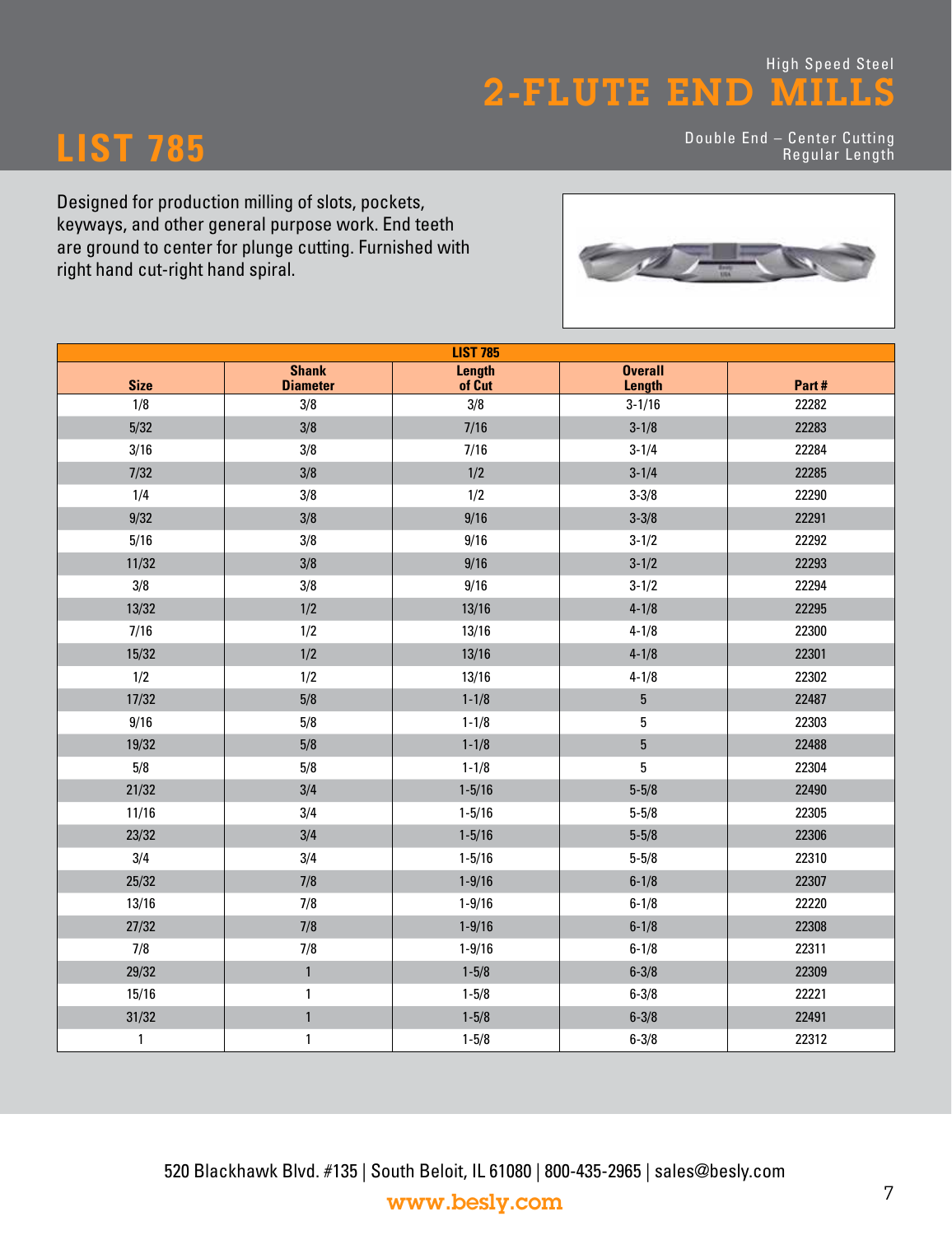**LIST 783** Double End – Non-Center Cutting Regular Length

Designed for producing smooth finishes after roughing cuts have been made at heavier feeds. Both ends can be resharpened in a single set-up. Furnished with right hand cut-right hand spiral.



|             |                       | <b>LIST 783</b>      |                       |       |
|-------------|-----------------------|----------------------|-----------------------|-------|
| <b>Size</b> | <b>Shank Diameter</b> | <b>Length of Cut</b> | <b>Overall Length</b> | Part# |
| 1/8         | 3/8                   | 3/8                  | $3 - 1/16$            | 22115 |
| $5/32$      | 3/8                   | 7/16                 | $3 - 1/8$             | 22120 |
| 3/16        | 3/8                   | 1/2                  | $3 - 1/4$             | 22121 |
| $7/32$      | 3/8                   | 9/16                 | $3 - 1/4$             | 22122 |
| 1/4         | 3/8                   | 5/8                  | $3 - 3/8$             | 22123 |
| 9/32        | 3/8                   | 11/16                | $3 - 3/8$             | 22124 |
| 5/16        | 3/8                   | 3/4                  | $3 - 1/2$             | 22125 |
| 11/32       | 3/8                   | 3/4                  | $3 - 1/2$             | 22130 |
| 3/8         | 3/8                   | 3/4                  | $3 - 1/2$             | 22131 |
| 13/32       | 1/2                   | $\mathbf{1}$         | $4 - 1/8$             | 22132 |
| 7/16        | 1/2                   | 1                    | $4 - 1/8$             | 22133 |
| 15/32       | 1/2                   | $\mathbf{1}$         | $4 - 1/8$             | 22134 |
| 1/2         | 1/2                   | 1                    | $4 - 1/8$             | 22135 |
| 9/16        | 5/8                   | $1 - 3/8$            | $5\phantom{.0}$       | 22140 |
| $5/8$       | 5/8                   | $1 - 3/8$            | 5                     | 22141 |
| 11/16       | 3/4                   | $1 - 5/8$            | $5 - 5/8$             | 22142 |
| 3/4         | 3/4                   | $1 - 5/8$            | $5 - 5/8$             | 22143 |
| 13/16       | 7/8                   | $1 - 7/8$            | $6 - 1/8$             | 22144 |
| 7/8         | 7/8                   | $1 - 7/8$            | $6 - 1/8$             | 22145 |
| 15/16       | $\mathbf{1}$          | $1 - 7/8$            | $6 - 3/8$             | 22161 |
| 1           | 1                     | $1 - 7/8$            | $6 - 3/8$             | 22150 |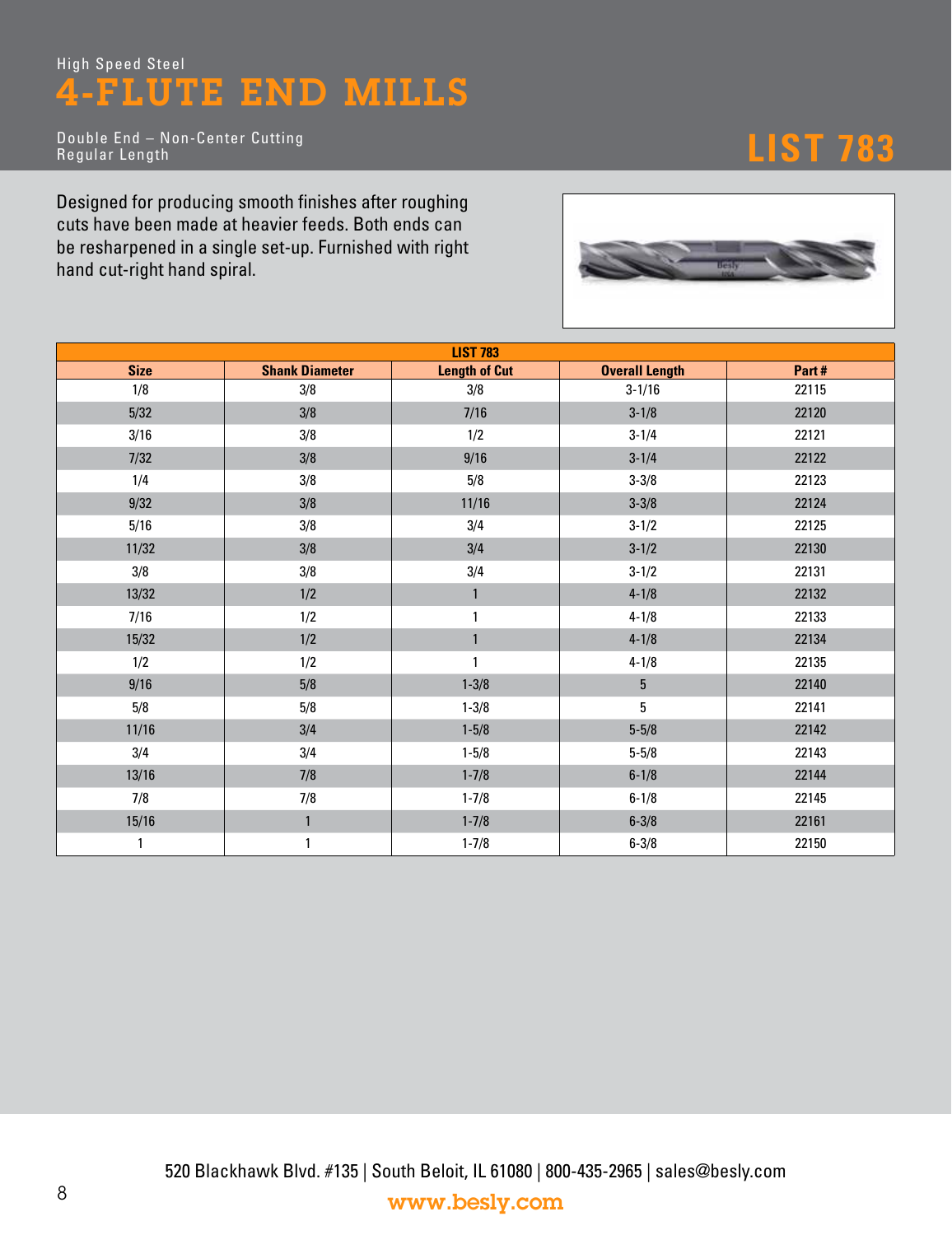### High Speed Steel MULTIPLE FLUTE END MILLS

## **LIST 784** (1 of 2)

Single End – Non-Center Cutting Regular Length

Designed for producing smooth finishes after roughing cuts have been made. Furnished with right hand cutright hand spiral.



| <b>LIST 784</b> |                       |                      |                       |                         |       |  |
|-----------------|-----------------------|----------------------|-----------------------|-------------------------|-------|--|
| <b>Size</b>     | <b>Shank Diameter</b> | <b>Length of Cut</b> | <b>Overall Length</b> | <b>Number of Flutes</b> | Part# |  |
| 1/8             | 3/8                   | 3/8                  | $2 - 5/16$            | 4                       | 22183 |  |
| 5/32            | 3/8                   | 1/2                  | $2 - 3/8$             | $\overline{4}$          | 22164 |  |
| 3/16            | 3/8                   | 1/2                  | $2 - 3/8$             | $\pmb{4}$               | 22184 |  |
| $7/32$          | 3/8                   | 5/8                  | $2 - 7/16$            | $\overline{4}$          | 22165 |  |
| 1/4             | 3/8                   | 5/8                  | $2 - 7/16$            | $\pmb{4}$               | 22185 |  |
| 9/32            | 3/8                   | 5/8                  | $2 - 7/16$            | $\overline{4}$          | 22170 |  |
| 5/16            | 3/8                   | 3/4                  | $2 - 1/2$             | $\pmb{4}$               | 22190 |  |
| 11/32           | 3/8                   | 3/4                  | $2 - 1/2$             | $\overline{4}$          | 22171 |  |
| 3/8             | 3/8                   | 3/4                  | $2 - 1/2$             | 4                       | 22191 |  |
| 13/32           | 3/8                   | $\mathbf{1}$         | $2 - 11/16$           | $\overline{4}$          | 22172 |  |
| 7/16            | 3/8                   | $\mathbf{1}$         | $2 - 11/16$           | 4                       | 22192 |  |
| 15/32           | 3/8                   | $\mathbf{1}$         | $2 - 11/16$           | $\overline{4}$          | 22173 |  |
| 1/2             | 3/8                   | $\mathbf{1}$         | $2 - 11/16$           | 4                       | 22193 |  |
| 1/2             | 1/2                   | $1 - 1/4$            | $3 - 1/4$             | $\pmb{4}$               | 22194 |  |
| 17/32           | 1/2                   | $1 - 3/8$            | $3 - 3/8$             | 4                       | 22174 |  |
| 9/16            | 1/2                   | $1 - 3/8$            | $3 - 3/8$             | $\overline{4}$          | 22195 |  |
| 19/32           | 1/2                   | $1 - 3/8$            | $3 - 3/8$             | $\pmb{4}$               | 22175 |  |
| 5/8             | 1/2                   | $1 - 3/8$            | $3 - 3/8$             | $\overline{4}$          | 22200 |  |
| 5/8             | 5/8                   | $1 - 5/8$            | $3 - 3/4$             | 4                       | 22201 |  |
| 21/32           | $5/8$                 | $1 - 5/8$            | $3 - 3/4$             | $\overline{4}$          | 22180 |  |
| 11/16           | 1/2                   | $1 - 5/8$            | $3 - 5/8$             | $\pmb{4}$               | 22202 |  |
| 11/16           | 5/8                   | $1 - 5/8$            | $3 - 3/4$             | $\overline{4}$          | 22203 |  |
| 23/32           | 3/4                   | $1 - 5/8$            | $3 - 7/8$             | $\pmb{4}$               | 22181 |  |
| 3/4             | 1/2                   | $1 - 5/8$            | $3 - 5/8$             | $\overline{4}$          | 22204 |  |
| 3/4             | 5/8                   | $1 - 5/8$            | $3 - 3/4$             | 4                       | 22205 |  |
| 3/4             | 3/4                   | $1 - 5/8$            | $3 - 7/8$             | $\pmb{4}$               | 24438 |  |
| 25/32           | 3/4                   | $1 - 7/8$            | $4 - 1/8$             | 4                       | 22182 |  |

(continued on next page)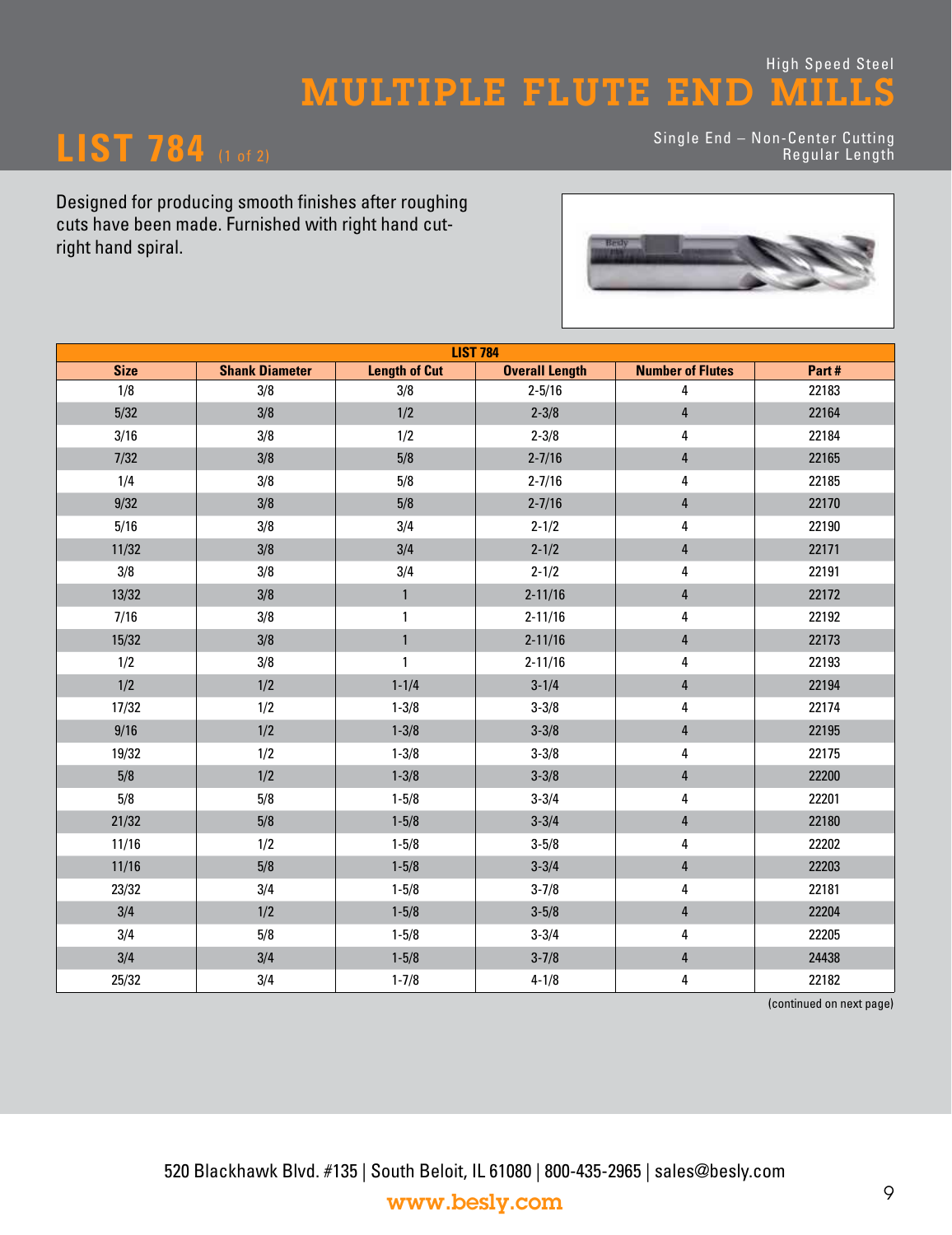## High Speed Steel MULTIPLE FLUTE END MILLS

Single End – Non-Center Cutting Regular Length

**LIST 784** (2 of 2)

Designed for producing smooth finishes after roughing cuts have been made. Furnished with right hand cutright hand spiral.



|                | <b>LIST 784 (continued)</b> |                      |                       |                         |       |  |  |  |
|----------------|-----------------------------|----------------------|-----------------------|-------------------------|-------|--|--|--|
| <b>Size</b>    | <b>Shank Diameter</b>       | <b>Length of Cut</b> | <b>Overall Length</b> | <b>Number of Flutes</b> | Part# |  |  |  |
| 13/16          | 5/8                         | $1 - 7/8$            | $\overline{4}$        | 6                       | 22211 |  |  |  |
| 27/32          | 7/8                         | $1 - 7/8$            | $4 - 1/8$             | $\overline{4}$          | 22212 |  |  |  |
| 7/8            | 1/2                         | 5/8                  | $3 - 5/8$             | 4                       | 22214 |  |  |  |
| 7/8            | 5/8                         | $1 - 7/8$            | $\overline{4}$        | $\bf 6$                 | 22213 |  |  |  |
| 7/8            | 3/4                         | $1 - 7/8$            | $4 - 1/8$             | 4                       | 24446 |  |  |  |
| 7/8            | 7/8                         | $1 - 7/8$            | $4 - 1/8$             | $\overline{\mathbf{4}}$ | 22215 |  |  |  |
| 29/32          | 7/8                         | $1 - 7/8$            | $4 - 1/8$             | 4                       | 22222 |  |  |  |
| 15/16          | 5/8                         | $1 - 7/8$            | $\pmb{4}$             | $\boldsymbol{6}$        | 22224 |  |  |  |
| 15/16          | 3/4                         | $1 - 7/8$            | $4 - 1/8$             | 4                       | 24447 |  |  |  |
| 15/16          | 7/8                         | $1 - 7/8$            | $4 - 1/8$             | $\overline{\mathbf{4}}$ | 24448 |  |  |  |
| 31/32          | $\mathbf{1}$                | $\overline{2}$       | $4 - 1/2$             | 4                       | 24449 |  |  |  |
| $\mathbf{1}$   | 5/8                         | $1 - 7/8$            | $\overline{4}$        | $\boldsymbol{6}$        | 22223 |  |  |  |
| $\mathbf{1}$   | 3/4                         | $1 - 7/8$            | $4 - 1/8$             | 4                       | 24456 |  |  |  |
| $\mathbf{1}$   | 7/8                         | $1 - 7/8$            | $4 - 1/8$             | $\overline{4}$          | 22225 |  |  |  |
| $\mathbf{1}$   | $\mathbf{1}$                | $\overline{2}$       | $4 - 1/2$             | 4                       | 22230 |  |  |  |
| $1 - 1/8$      | 7/8                         | $\overline{2}$       | $4 - 1/4$             | $\boldsymbol{6}$        | 22231 |  |  |  |
| $1 - 1/8$      | $\mathbf{1}$                | $\overline{2}$       | $4 - 1/2$             | 6                       | 22232 |  |  |  |
| $1 - 1/4$      | 7/8                         | $\overline{2}$       | $4 - 1/4$             | $\boldsymbol{6}$        | 22233 |  |  |  |
| $1 - 1/4$      | $\mathbf{1}$                | $\overline{2}$       | $4 - 1/2$             | 6                       | 22234 |  |  |  |
| $1 - 1/4$      | $1 - 1/4$                   | $\overline{2}$       | $4 - 1/2$             | $\bf 6$                 | 22235 |  |  |  |
| $1 - 3/8$      | $\mathbf{1}$                | $\overline{2}$       | $4 - 1/2$             | $\boldsymbol{6}$        | 22240 |  |  |  |
| $1 - 1/2$      | $\mathbf{1}$                | $\overline{2}$       | $4 - 1/2$             | $\boldsymbol{6}$        | 22241 |  |  |  |
| $1 - 1/2$      | $1 - 1/4$                   | $\overline{2}$       | $4 - 1/2$             | 6                       | 22242 |  |  |  |
| $1 - 1/2$      | $1 - 1/4$                   | $\overline{2}$       | $4 - 1/2$             | $\overline{\mathbf{4}}$ | 22243 |  |  |  |
| $1 - 5/8$      | $1 - 1/4$                   | $\overline{2}$       | $4 - 1/2$             | 6                       | 24457 |  |  |  |
| $1 - 3/4$      | $1 - 1/4$                   | $\overline{2}$       | $4 - 1/2$             | $\overline{4}$          | 22244 |  |  |  |
| $\overline{2}$ | $1 - 1/4$                   | $\overline{2}$       | $4 - 1/2$             | 6                       | 22250 |  |  |  |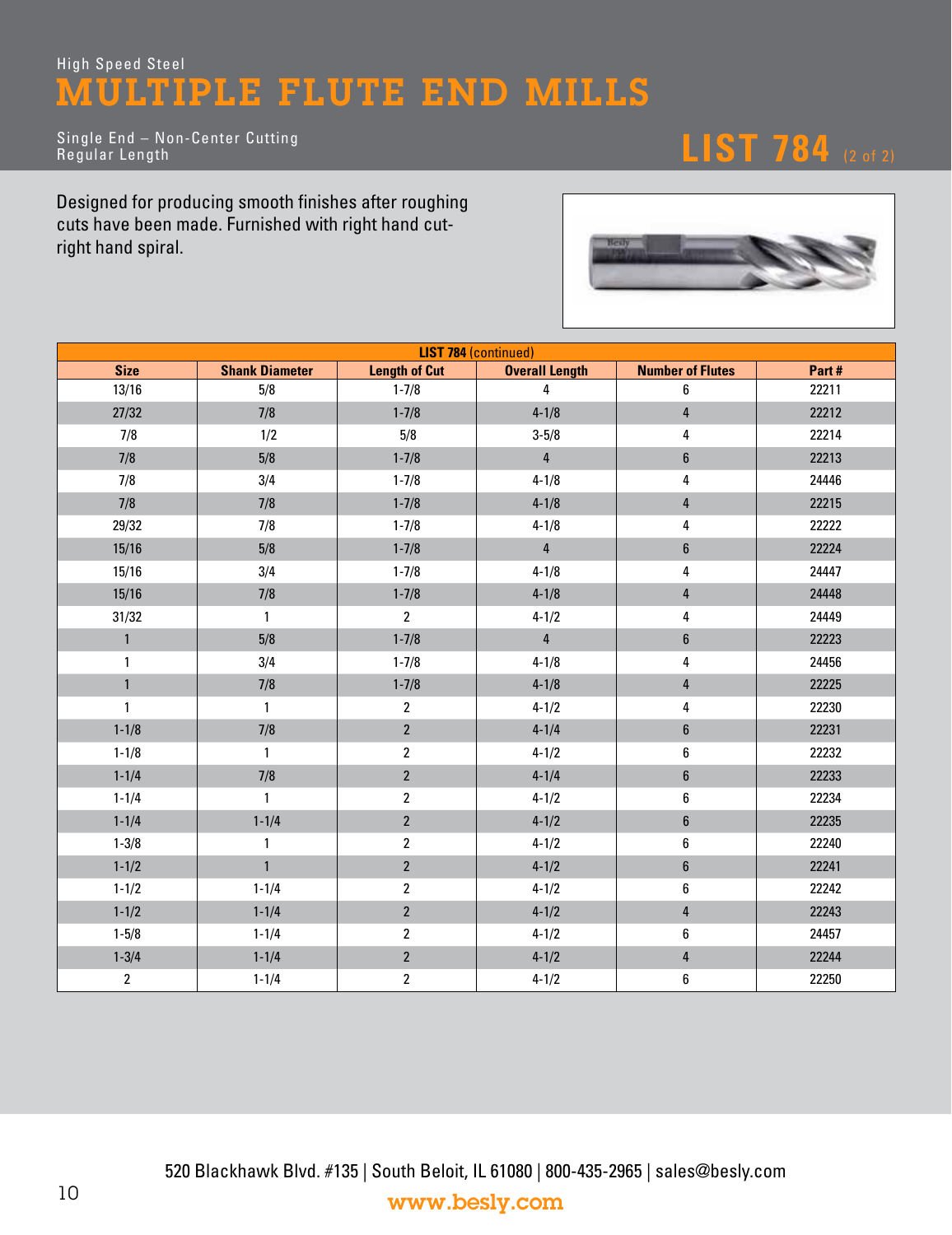### High Speed Steel MULTIPLE FLUTE END MILLS



**LIST 789** Single End – Non-Center Cutting Long Length

Furnished in right hand cut-right hand spiral.



| <b>LIST 789</b> |                                 |                         |                                 |                            |       |  |
|-----------------|---------------------------------|-------------------------|---------------------------------|----------------------------|-------|--|
| <b>Size</b>     | <b>Shank</b><br><b>Diameter</b> | <b>Length</b><br>of Cut | <b>Overall</b><br><b>Length</b> | <b>Number</b><br>of Flutes | Part# |  |
| 1/4             | 3/8                             | $1 - 1/4$               | $3 - 1/16$                      | 4                          | 22381 |  |
| 9/32            | 3/8                             | $1 - 3/8$               | $3 - 1/8$                       | 4                          | 22388 |  |
| 5/16            | 3/8                             | $1 - 3/8$               | $3 - 1/8$                       | 4                          | 22382 |  |
| 11/32           | 3/8                             | $1 - 1/2$               | $3 - 1/4$                       | $\overline{\mathbf{r}}$    | 22389 |  |
| 3/8             | 3/8                             | $1 - 1/2$               | $3 - 1/4$                       | 4                          | 22383 |  |
| 7/16            | 3/8                             | $1 - 3/4$               | $3 - 3/4$                       | $\overline{4}$             | 22384 |  |
| 1/2             | 1/2                             | $\overline{2}$          | 4                               | 4                          | 22385 |  |
| 5/8             | 5/8                             | $2 - 1/2$               | $4 - 5/8$                       | $\overline{4}$             | 22390 |  |
| 3/4             | 3/4                             | 3                       | $5 - 1/4$                       | 4                          | 22391 |  |
| 7/8             | 7/8                             | $3 - 1/2$               | $5 - 3/4$                       | 4                          | 22392 |  |
|                 | 1                               | 4                       | $6 - 1/2$                       | 4                          | 22393 |  |
| $1 - 1/8$       | $\mathbf{1}$                    | $\overline{4}$          | $6 - 1/2$                       | $\boldsymbol{6}$           | 22394 |  |
| $1 - 1/4$       | 1                               | 4                       | $6 - 1/2$                       | 6                          | 22395 |  |
| $1 - 1/4$       | $1 - 1/4$                       | 4                       | $6 - 1/2$                       | $\boldsymbol{6}$           | 22400 |  |
| $1 - 1/2$       | 1                               | 4                       | $6 - 1/2$                       | 6                          | 22402 |  |
| $1 - 1/2$       | $1 - 1/4$                       | $\overline{4}$          | $6 - 1/2$                       | $\boldsymbol{6}$           | 22403 |  |
| $1 - 3/4$       | $1 - 1/4$                       | 4                       | $6 - 1/2$                       | 6                          | 22404 |  |
| $\overline{2}$  | $1 - 1/4$                       | 4                       | $6 - 1/2$                       | 6                          | 22405 |  |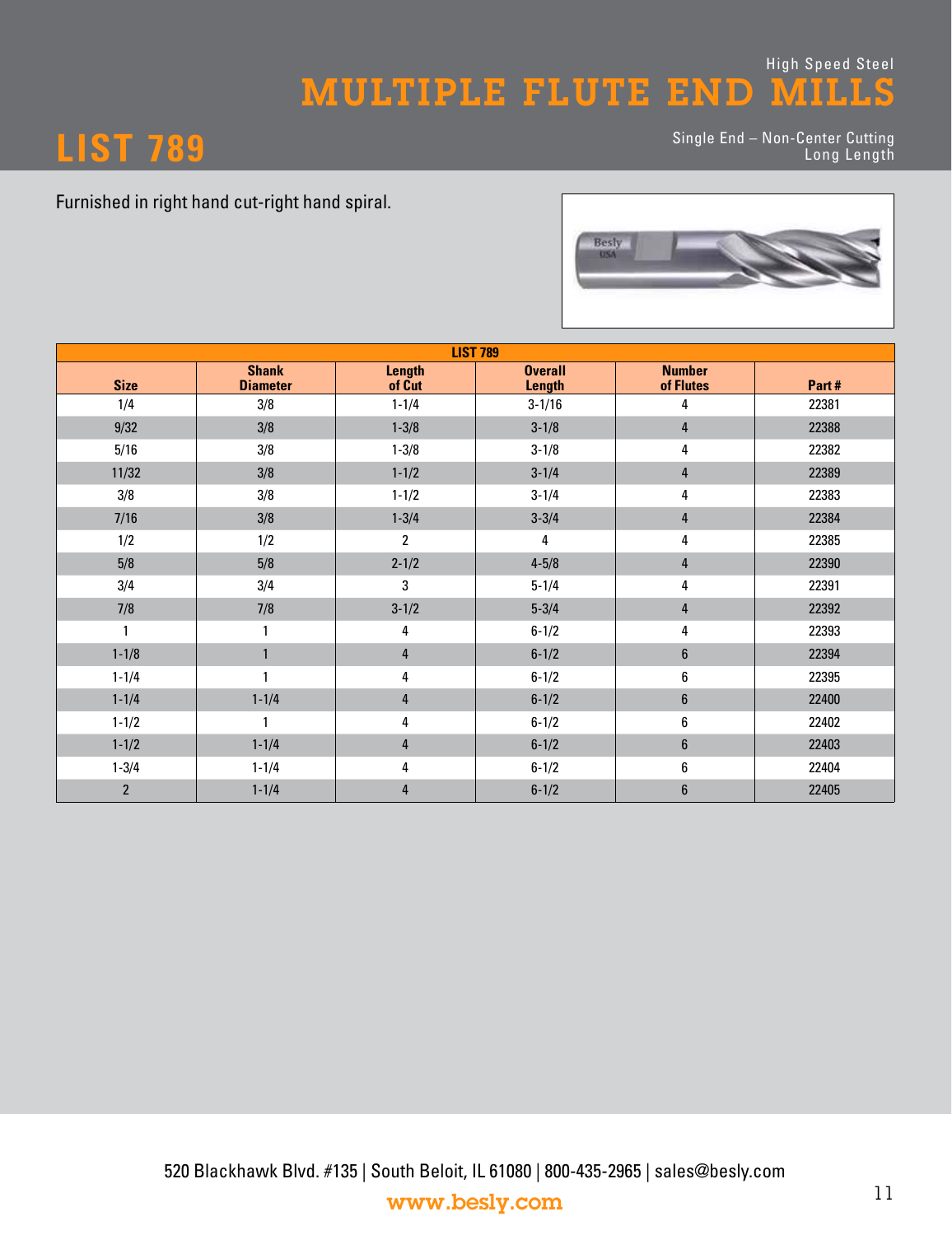**LIST 683** Double End – Center Cutting Regular Length

Furnished in right hand cut-right hand spiral.



| <b>LIST 683</b> |                       |                      |                       |       |  |  |  |
|-----------------|-----------------------|----------------------|-----------------------|-------|--|--|--|
| <b>Size</b>     | <b>Shank Diameter</b> | <b>Length of Cut</b> | <b>Overall Length</b> | Part# |  |  |  |
| 1/8             | 3/8                   | 3/8                  | $3 - 1/16$            | 20941 |  |  |  |
| 5/32            | 3/8                   | 7/16                 | $3 - 1/8$             | 20931 |  |  |  |
| 3/16            | 3/8                   | 1/2                  | $3 - 1/4$             | 20942 |  |  |  |
| 7/32            | 3/8                   | 9/16                 | $3 - 1/4$             | 20933 |  |  |  |
| 1/4             | 3/8                   | 5/8                  | $3 - 3/8$             | 20943 |  |  |  |
| 9/32            | 3/8                   | 11/16                | $3 - 3/8$             | 20934 |  |  |  |
| 5/16            | 3/8                   | 3/4                  | $3 - 1/2$             | 20944 |  |  |  |
| 11/32           | 3/8                   | 3/4                  | $3 - 1/2$             | 20935 |  |  |  |
| 3/8             | 3/8                   | 3/4                  | $3 - 1/2$             | 20945 |  |  |  |
| 7/16            | 1/2                   |                      | $4 - 1/8$             | 20948 |  |  |  |
| 1/2             | 1/2                   | 1                    | $4 - 1/8$             | 20950 |  |  |  |
| 5/8             | 5/8                   | $1 - 3/8$            | 5 <sup>5</sup>        | 20951 |  |  |  |
| 3/4             | 3/4                   | $1 - 5/8$            | $5 - 5/8$             | 20952 |  |  |  |
| 7/8             | 7/8                   | $1 - 7/8$            | $6 - 1/8$             | 20953 |  |  |  |
| 1               | $\mathbf{1}$          | $1 - 7/8$            | $6 - 3/8$             | 20954 |  |  |  |

## **BESLY CUTTING TOOLS SINCE 1875**

*140 Years of Cutting Tool Design and Manufacturing Experience*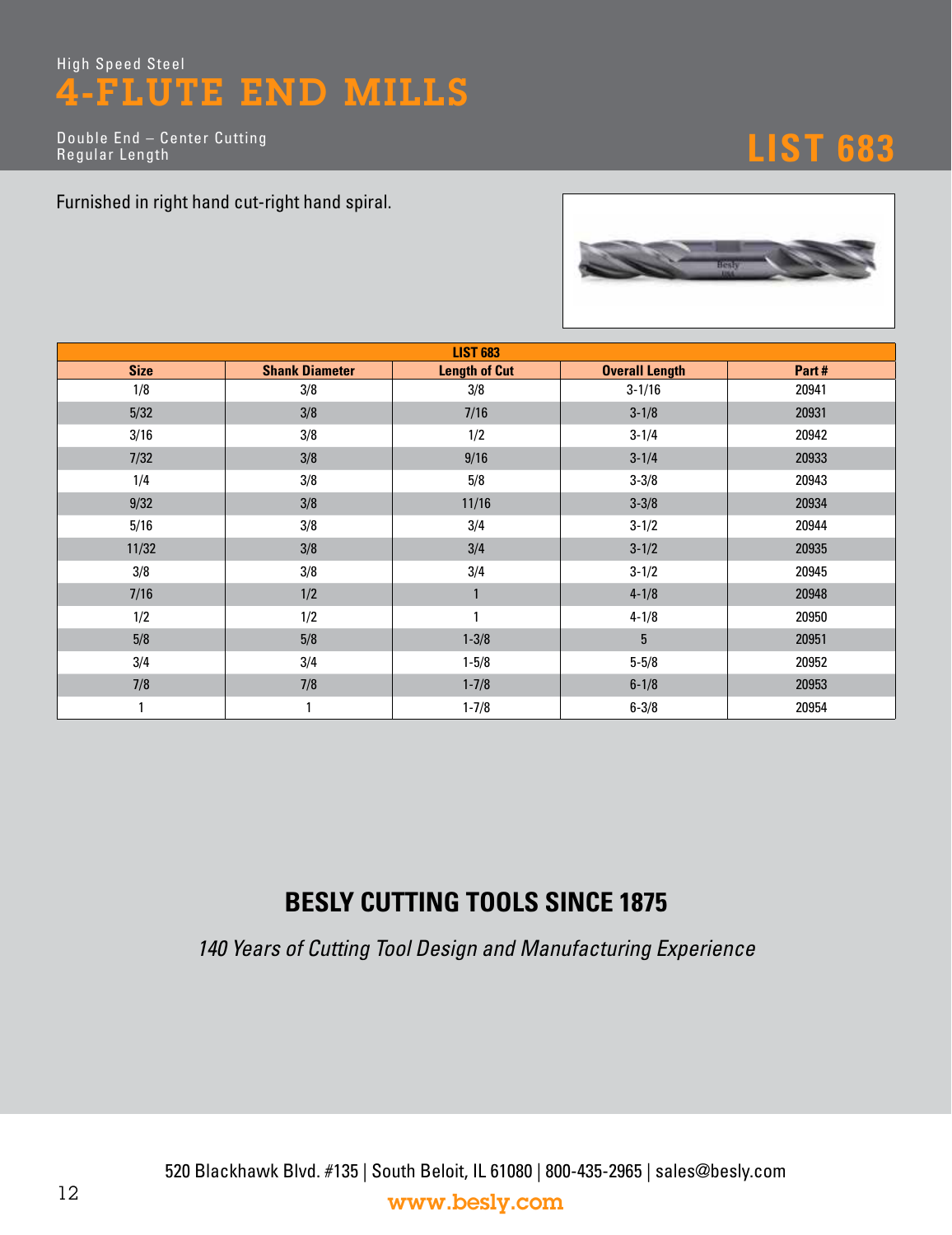**LIST 684** Single End – Center Cutting Regular Length

#### Furnished in right hand cut-right hand spiral.



|              |                       | <b>LIST 684</b>      |                       |       |
|--------------|-----------------------|----------------------|-----------------------|-------|
| <b>Size</b>  | <b>Shank Diameter</b> | <b>Length of Cut</b> | <b>Overall Length</b> | Part# |
| 1/8          | 3/8                   | 6/8                  | $2 - 5/16$            | 20955 |
| 3/16         | 3/8                   | 1/2                  | $2 - 3/8$             | 20960 |
| 7/32         | 3/8                   | 5/8                  | $2 - 7/16$            | 20966 |
| 1/4          | 3/8                   | 5/8                  | $2 - 7/16$            | 20961 |
| 9/32         | 3/8                   | 5/8                  | $2 - 7/16$            | 20967 |
| 5/16         | 3/8                   | 3/4                  | $2 - 1/2$             | 20962 |
| 11/32        | 3/8                   | 3/4                  | $2 - 1/2$             | 20968 |
| 3/8          | 3/8                   | 3/4                  | $2 - 1/2$             | 20963 |
| 13/32        | 3/8                   | 1                    | $2 - 11/16$           | 22000 |
| 7/16         | 3/8                   | $\mathbf{1}$         | $2 - 11/16$           | 22004 |
| 15/32        | 3/8                   | $\mathbf{1}$         | $2 - 11/16$           | 22006 |
| 1/2          | 1/2                   | $1 - 1/4$            | $3 - 1/4$             | 20964 |
| 9/16         | 1/2                   | $1 - 3/8$            | $3 - 3/8$             | 22008 |
| 5/8          | 5/8                   | $1 - 5/8$            | $3 - 3/4$             | 20965 |
| 3/4          | 3/4                   | $1 - 5/8$            | $3 - 7/8$             | 20971 |
| 7/8          | 7/8                   | $1 - 7/8$            | $4 - 1/8$             | 20972 |
| 1            | 3/4                   | $1 - 7/8$            | $4 - 1/8$             | 22010 |
| $\mathbf{1}$ | $\mathbf{1}$          | $\overline{2}$       | $4 - 1/2$             | 20973 |
| $1 - 1/8$    | 1                     | $\overline{2}$       | $4 - 1/2$             | 20974 |
| $1 - 1/4$    | $1 - 1/4$             | $\overline{2}$       | $4 - 1/2$             | 20975 |
| $1 - 1/2$    | $1 - 1/4$             | $\overline{2}$       | $4 - 1/2$             | 20980 |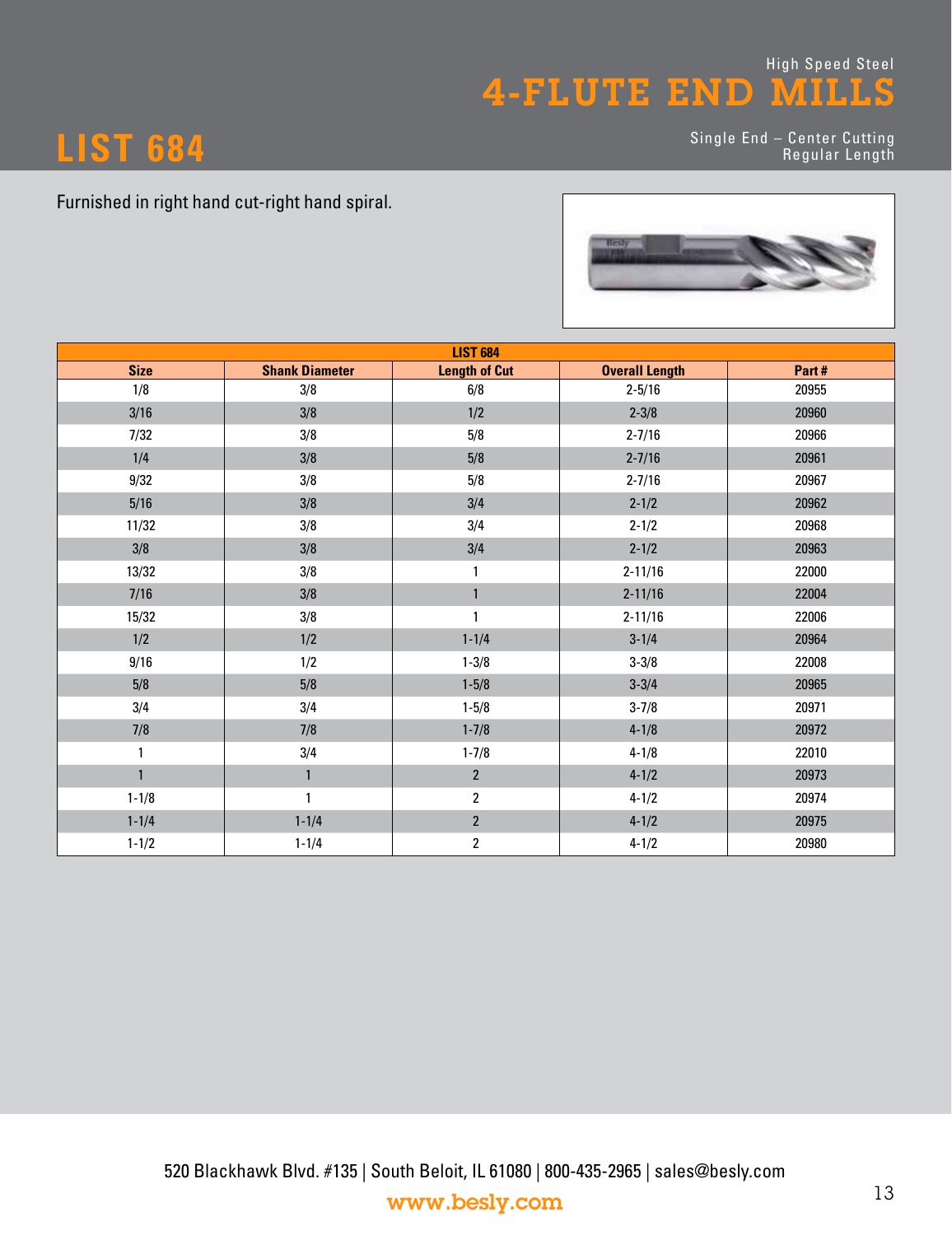Single End – Center Cutting Long Length

# **LIST 689**

Furnished in right hand cut-right hand spiral.



| <b>LIST 689</b> |                                 |                  |                          |       |             |                                 |                  |                          |       |  |  |  |
|-----------------|---------------------------------|------------------|--------------------------|-------|-------------|---------------------------------|------------------|--------------------------|-------|--|--|--|
| <b>Size</b>     | <b>Shank</b><br><b>Diameter</b> | Length<br>of Cut | <b>Overall</b><br>Length | Part# | <b>Size</b> | <b>Shank</b><br><b>Diameter</b> | Length<br>of Cut | <b>Overall</b><br>Length | Part# |  |  |  |
| 1/4             | 3/8                             | $1 - 1/4$        | $3 - 1/16$               | 20993 | 3/4         | 3/4                             | 3                | $5 - 1/4$                | 21002 |  |  |  |
| 5/16            | 3/8                             | $1 - 3/8$        | $3 - 1/8$                | 20994 | 7/8         | 7/8                             | $3 - 1/2$        | $5 - 3/4$                | 21003 |  |  |  |
| 3/8             | 3/8                             | $1 - 1/2$        | $3 - 1/4$                | 20995 | 15/16       | 7/8                             | 4                | $6 - 1/4$                | 22014 |  |  |  |
| 7/16            | 1/2                             | 1/3/4            | $3 - 3/4$                | 22012 |             |                                 | 4                | $6 - 1/2$                | 21004 |  |  |  |
| 1/2             | 1/2                             | 2                | 4                        | 21000 | $1 - 1/4$   | $1 - 1/4$                       | 4                | $6 - 1/2$                | 21005 |  |  |  |
| 5/8             | 5/8                             | $2 - 1/2$        | $4 - 5/8$                | 21001 | $1 - 1/2$   | $1 - 1/4$                       | 4                | $6 - 1/2$                | 22016 |  |  |  |

High Speed Steel

# MULTIPLE FLUTE END MILLS

**LIST 792** Single End – Center Cutting Extra Long Length



|             | <b>LIST 792</b>                 |                         |                          |                                   |       |                |                                 |                  |                          |                            |       |  |  |
|-------------|---------------------------------|-------------------------|--------------------------|-----------------------------------|-------|----------------|---------------------------------|------------------|--------------------------|----------------------------|-------|--|--|
| <b>Size</b> | <b>Shank</b><br><b>Diameter</b> | <b>Length</b><br>of Cut | <b>Overall</b><br>Length | <b>Number of</b><br><b>Flutes</b> | Part# | <b>Size</b>    | <b>Shank</b><br><b>Diameter</b> | Length<br>of Cut | <b>Overall</b><br>Length | <b>Number</b><br>of Flutes | Part# |  |  |
| 1/4         | 3/8                             | $-3/4$                  | $3 - 9/16$               | 4                                 | 22451 | 7/8            | 7/8                             | 5                | $7 - 1/4$                | 4                          | 22461 |  |  |
| 5/16        | 3/8                             | $\mathfrak{p}$          | $3 - 3/4$                | 4                                 | 22452 |                |                                 | 6                | $8 - 1/2$                | 4                          | 22462 |  |  |
| 3/8         | 3/8                             | $2 - 1/2$               | $4 - 1/4$                | 4                                 | 22453 | $1 - 1/4$      | $1 - 1/4$                       | 6                | $8 - 1/2$                | 6                          | 22463 |  |  |
| 7/16        | 3/8                             | $2 - 5/8$               | $4 - 5/16$               | 4                                 | 22458 | $1 - 1/2$      | $1 - 1/4$                       | 8                | $10 - 1/2$               | $6\phantom{1}6$            | 22464 |  |  |
| 1/2         | 1/2                             | 3                       | 5                        | 4                                 | 22454 | 2              | $1 - 1/4$                       | 6                | $8 - 1/2$                | 6                          | 22500 |  |  |
| 5/8         | 5/8                             | $\overline{4}$          | $6 - 1/8$                | 4                                 | 22455 | $\overline{2}$ | 2                               | 6                | $9 - 3/4$                | $6\phantom{1}6$            | 22504 |  |  |
| 3/4         | 3/4                             | 4                       | $6 - 1/4$                | 4                                 | 22460 |                |                                 |                  |                          |                            |       |  |  |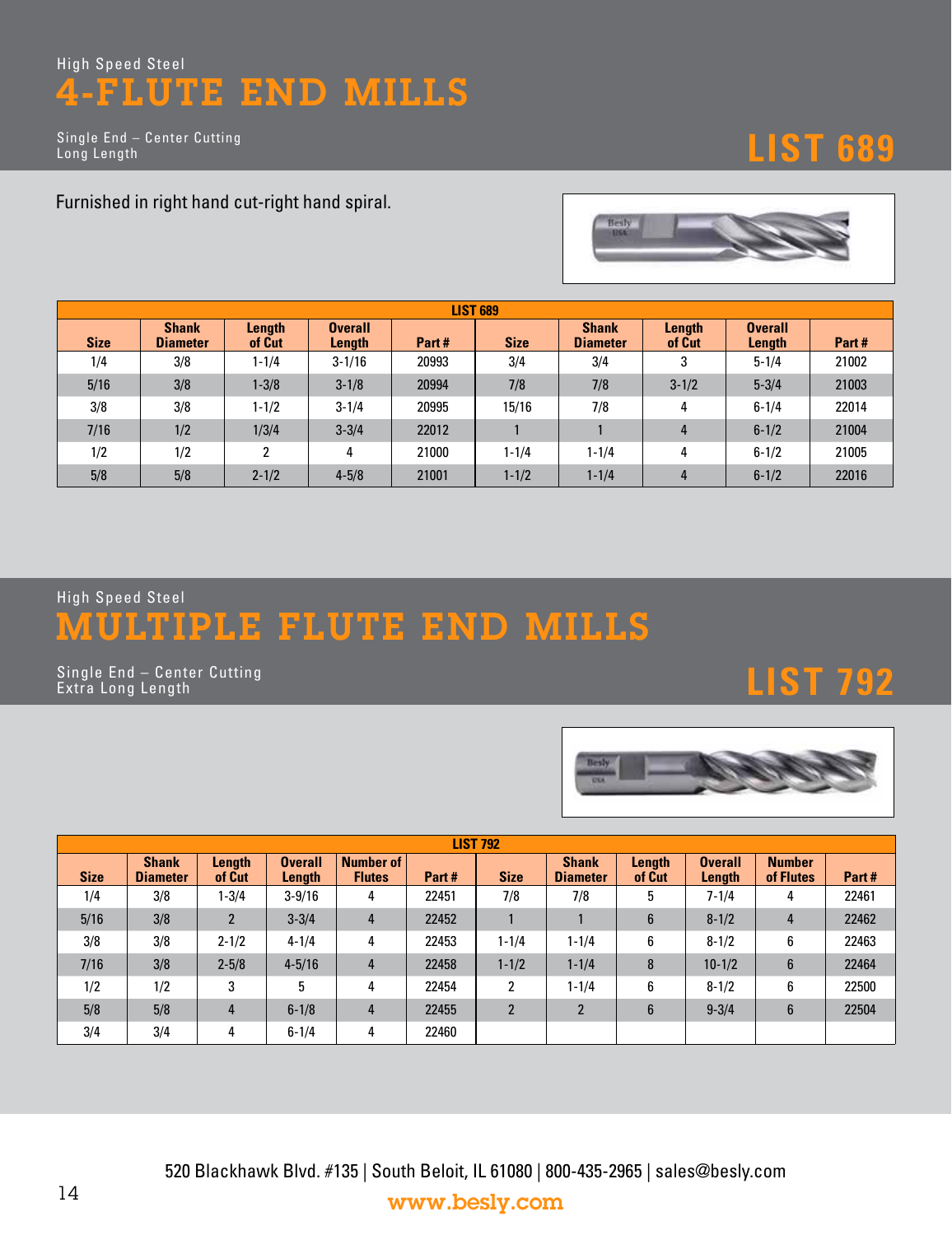**LIST 685** Single End – Center Cutting Regular Length

Designed for milling radius bottom slots and fillets, for rounding the bottoms of holes, and for all-around use in die work.



| <b>LIST 685</b> |                       |                      |                       |       |  |  |  |  |  |  |
|-----------------|-----------------------|----------------------|-----------------------|-------|--|--|--|--|--|--|
| <b>Size</b>     | <b>Shank Diameter</b> | <b>Length of Cut</b> | <b>Overall Length</b> | Part# |  |  |  |  |  |  |
| 1/4             | 3/8                   | 5/8                  | $2 - 7/16$            | 20986 |  |  |  |  |  |  |
| 5/16            | 3/8                   | 3/4                  | $2 - 1/2$             | 20987 |  |  |  |  |  |  |
| 3/8             | 3/8                   | 3/4                  | $2 - 1/2$             | 20981 |  |  |  |  |  |  |
| 1/2             | 1/2                   | $1 - 1/4$            | $3 - 1/4$             | 20982 |  |  |  |  |  |  |
| 5/8             | 5/8                   | $1 - 5/8$            | $3 - 3/4$             | 20983 |  |  |  |  |  |  |
| 3/4             | 3/4                   | $1 - 5/8$            | $3 - 7/8$             | 20984 |  |  |  |  |  |  |
|                 |                       | ົ                    | $4 - 1/2$             | 20990 |  |  |  |  |  |  |

### 4-FLUTE BALL END MILLS High Speed Steel

Single End – Center Cutting Long Length



| <b>LIST 690</b> |                       |                      |                       |       |  |  |  |  |  |  |
|-----------------|-----------------------|----------------------|-----------------------|-------|--|--|--|--|--|--|
| <b>Size</b>     | <b>Shank Diameter</b> | <b>Length of Cut</b> | <b>Overall Length</b> | Part# |  |  |  |  |  |  |
| 1/4             | 3/8                   | $1 - 1/4$            | $3 - 1/8$             | 21007 |  |  |  |  |  |  |
| 5/16            | 3/8                   | $1 - 3/8$            | $3 - 1/8$             | 21008 |  |  |  |  |  |  |
| 3/8             | 3/8                   | $1 - 1/2$            | $3 - 1/4$             | 21009 |  |  |  |  |  |  |
| 1/2             | 1/2                   |                      | $\overline{4}$        | 21010 |  |  |  |  |  |  |
| 5/8             | 5/8                   | $2 - 1/2$            | $4 - 5/8$             | 21011 |  |  |  |  |  |  |
| 3/4             | 3/4                   | 3                    | $5 - 1/4$             | 21012 |  |  |  |  |  |  |
|                 |                       | 4                    | $6 - 1/2$             | 21013 |  |  |  |  |  |  |

520 Blackhawk Blvd. #135 | South Beloit, IL 61080 | 800-435-2965 | sales@besly.com www.besly.com 15

## **LIST 690**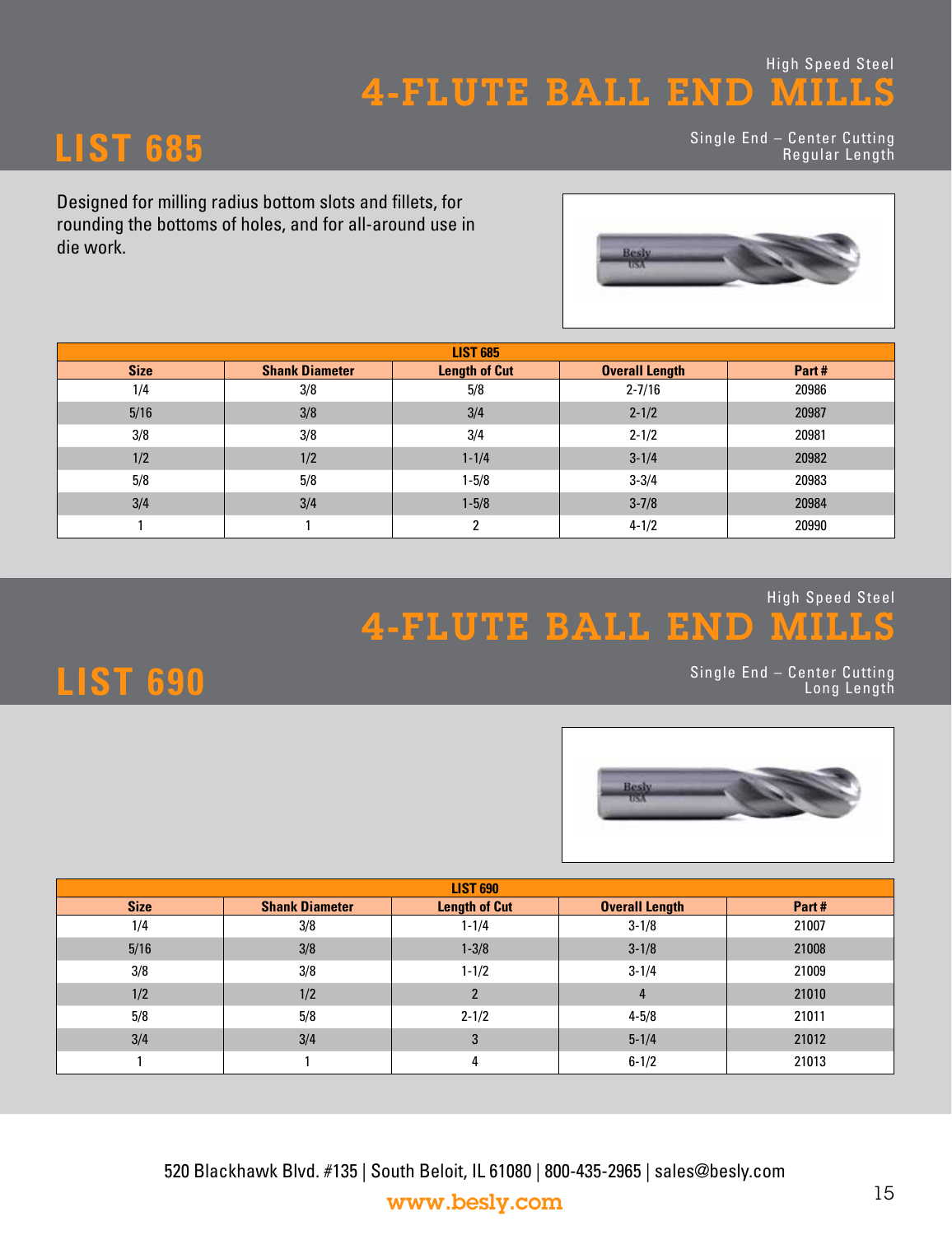Premium Cobalt High Speed Steel END MILLS

Designed to machine high tensile steels and high temperature alloys while resisting abrasion and premature wear.



## 2-FLUTE END MILLS Premium Cobalt High Speed Steel

**LIST 656** Single End – Center Cutting Regular Length

Designed to machine high tensile steels and high temperature alloys.



|             | <b>LIST 656</b>       |                      |                       |       |  |  |  |  |  |  |  |
|-------------|-----------------------|----------------------|-----------------------|-------|--|--|--|--|--|--|--|
| <b>Size</b> | <b>Shank Diameter</b> | <b>Length of Cut</b> | <b>Overall Length</b> | Part# |  |  |  |  |  |  |  |
| 1/8         | 3/8                   | 3/8                  | $2 - 5/16$            | 23068 |  |  |  |  |  |  |  |
| 3/16        | 3/8                   | 7/16                 | $2 - 3/8$             | 23069 |  |  |  |  |  |  |  |
| 1/4         | 3/8                   | 1/2                  | $2 - 7/16$            | 23076 |  |  |  |  |  |  |  |
| 5/16        | 3/8                   | 9/16                 | $2 - 1/2$             | 23077 |  |  |  |  |  |  |  |
| 3/8         | 3/8                   | 9/16                 | $2 - 1/2$             | 23078 |  |  |  |  |  |  |  |
| 7/16        | 3/8                   | 13/16                | $2 - 11/16$           | 23080 |  |  |  |  |  |  |  |
| 1/2         | 1/2                   |                      | $3 - 1/4$             | 23079 |  |  |  |  |  |  |  |
| 5/8         | 5/8                   | $1 - 5/16$           | $3 - 3/4$             | 23086 |  |  |  |  |  |  |  |
| 3/4         | 3/4                   | $1 - 5/16$           | $3 - 7/8$             | 23087 |  |  |  |  |  |  |  |
| 7/8         | 3/4                   | $1 - 1/2$            | $3 - 3/4$             | 23057 |  |  |  |  |  |  |  |
| 1           | 1                     | $1 - 5/8$            | $4 - 1/2$             | 23088 |  |  |  |  |  |  |  |
| $1 - 1/4$   | $1 - 1/4$             | $1 - 5/8$            | $4 - 1/8$             | 23089 |  |  |  |  |  |  |  |
| $1 - 1/2$   | $1 - 1/4$             | $1 - 5/8$            | $4 - 1/8$             | 23096 |  |  |  |  |  |  |  |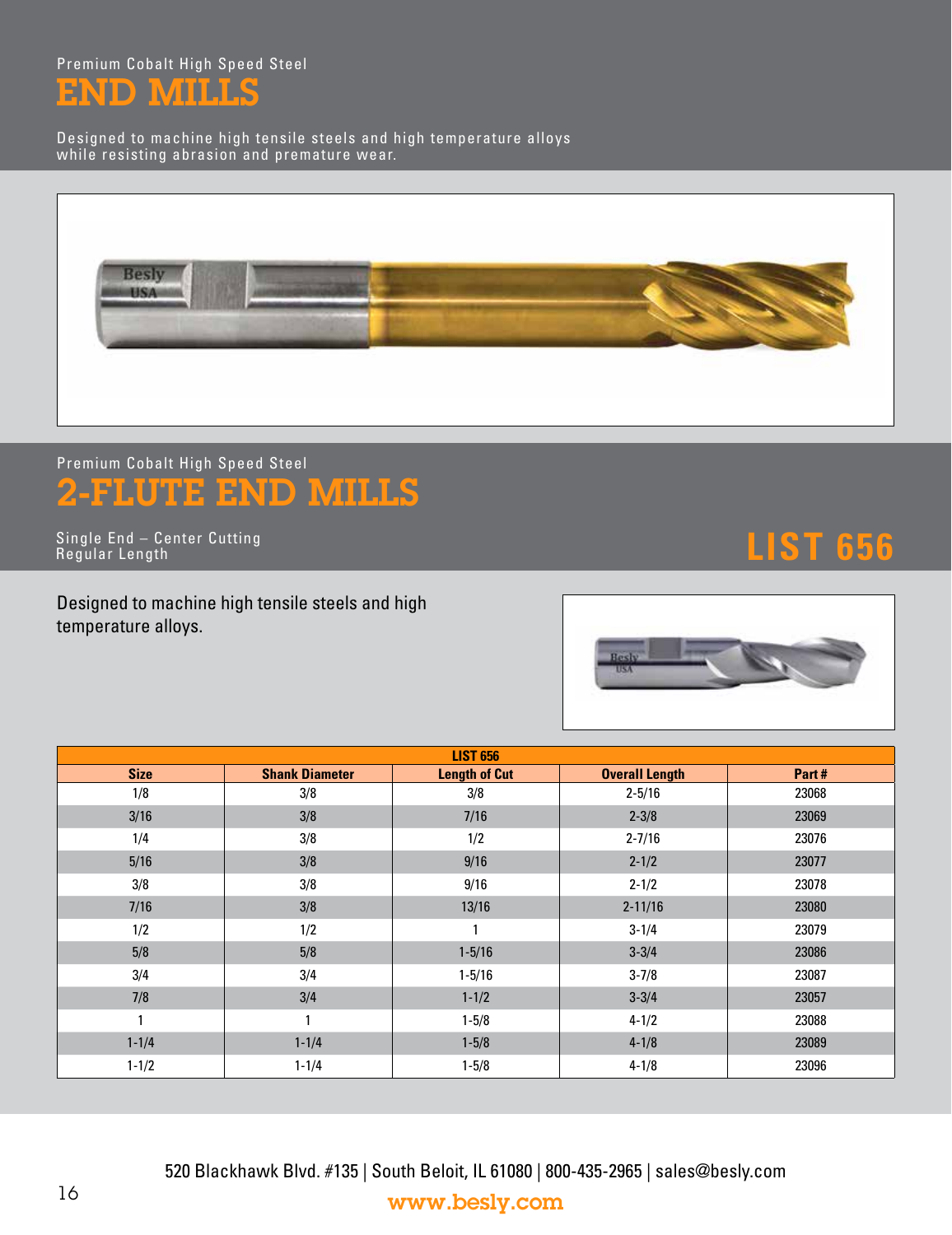### 4-FLUTE END MILLS Premium Cobalt High Speed Steel

Single End – Center Cutting Regular Length





|             | <b>LIST 657</b>                 |                  |                          |       |             |                                 |                  |                          |       |  |  |  |  |
|-------------|---------------------------------|------------------|--------------------------|-------|-------------|---------------------------------|------------------|--------------------------|-------|--|--|--|--|
| <b>Size</b> | <b>Shank</b><br><b>Diameter</b> | Length<br>of Cut | <b>Overall</b><br>Length | Part# | <b>Size</b> | <b>Shank</b><br><b>Diameter</b> | Length<br>of Cut | <b>Overall</b><br>Length | Part# |  |  |  |  |
| 1/8         | 3/8                             | 3/8              | $2 - 5/16$               | 23097 | 1/2         | 1/2                             | $1 - 1/4$        | $3 - 1/4$                | 23108 |  |  |  |  |
| 3/16        | 3/8                             | 1/2              | $2 - 3/8$                | 23098 | 5/8         | 5/8                             | $1 - 5/8$        | $3 - 3/4$                | 23116 |  |  |  |  |
| 1/4         | 3/8                             | 5/8              | $2 - 7/16$               | 23099 | 3/4         | 3/4                             | $1 - 5/8$        | $3 - 7/8$                | 23118 |  |  |  |  |
| 5/16        | 3/8                             | 3/4              | $2 - 1/2$                | 23106 |             |                                 | $\overline{2}$   | $4 - 1/2$                | 23126 |  |  |  |  |
| 3/8         | 3/8                             | 3/4              | $2 - 1/2$                | 23107 | $1 - 1/4$   | $1 - 1/4$                       | $\overline{2}$   | $4 - 1/2$                | 23976 |  |  |  |  |
| 7/16        | 3/8                             |                  | $2 - 11/16$              | 23082 | $1 - 1/2$   | $1 - 1/4$                       | $\overline{2}$   | $4 - 1/2$                | 23977 |  |  |  |  |

### **4-FLUTE END** Premium Cobalt High Speed Steel

# **LIST 658** Single End – Center Cutting Long Length

**LIST 657**

Designed to machine high tensile steels and high temperature alloys. Right hand spiral-right hand cut.



| <b>LIST 658</b> |                       |                      |                       |       |  |  |  |  |  |  |
|-----------------|-----------------------|----------------------|-----------------------|-------|--|--|--|--|--|--|
| <b>Size</b>     | <b>Shank Diameter</b> | <b>Length of Cut</b> | <b>Overall Length</b> | Part# |  |  |  |  |  |  |
| 1/4             | 3/8                   | $1 - 1/4$            | $3 - 1/16$            | 23157 |  |  |  |  |  |  |
| 5/16            | 3/8                   | $1 - 3/8$            | $3 - 1/8$             | 23158 |  |  |  |  |  |  |
| 3/8             | 3/8                   | $1 - 1/2$            | $3 - 1/4$             | 23139 |  |  |  |  |  |  |
| 7/16            | 1/2                   | $1 - 1/4$            | $3 - 1/4$             | 23159 |  |  |  |  |  |  |
| 1/2             | 1/2                   | 2                    | 4                     | 23146 |  |  |  |  |  |  |
| 5/8             | 5/8                   | $2 - 1/2$            | $4 - 5/8$             | 23147 |  |  |  |  |  |  |
| 3/4             | 3/4                   | 3                    | $5 - 1/4$             | 23148 |  |  |  |  |  |  |
|                 |                       | 4                    | $6 - 1/2$             | 23156 |  |  |  |  |  |  |
| $1 - 1/4$       | $1 - 1/4$             | 4                    | $6 - 1/2$             | 23987 |  |  |  |  |  |  |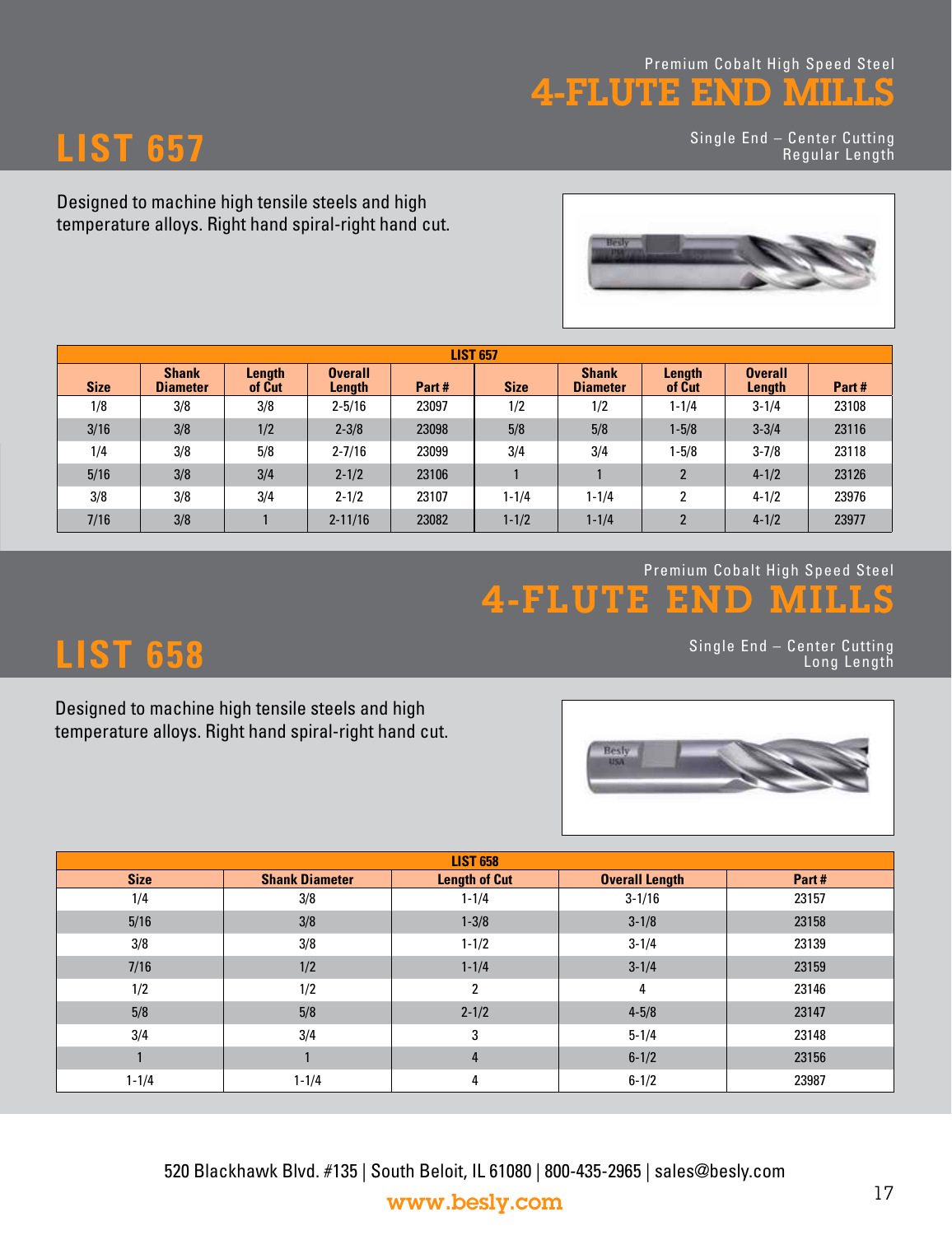### Premium Cobalt High Speed Steel MULTIPLE FLUTE END MILLS

**LIST 659** Single End – Center Cutting Extra Long Length

Designed to machine high tensile steels and high temperature alloys. Right hand spiral-right hand cut.



| <b>LIST 659</b> |                                 |                  |                          |                            |       |             |                                 |                  |                          |                            |       |  |
|-----------------|---------------------------------|------------------|--------------------------|----------------------------|-------|-------------|---------------------------------|------------------|--------------------------|----------------------------|-------|--|
| <b>Size</b>     | <b>Shank</b><br><b>Diameter</b> | Length<br>of Cut | <b>Overall</b><br>Length | <b>Number</b><br>of Flutes | Part# | <b>Size</b> | <b>Shank</b><br><b>Diameter</b> | Length<br>of Cut | <b>Overall</b><br>Length | <b>Number</b><br>of Flutes | Part# |  |
| 1/4             | 3/8                             | $-3/4$           | $3 - 9/16$               | 4                          | 23178 | 5/8         | 5/8                             |                  | $6 - 1/8$                | 4                          | 23168 |  |
| 5/16            | 3/8                             |                  | $3 - 3/4$                | 4                          | 23179 | 3/4         | 3/4                             |                  | $6 - 1/4$                | 4                          | 23169 |  |
| 3/8             | 3/8                             | $2 - 1/2$        | $4 - 1/4$                | 4                          | 23166 |             |                                 |                  | $8 - 1/2$                | 6                          | 23177 |  |
| 1/2             | 1/2                             | 3                | 5                        | 4                          | 23167 |             |                                 |                  |                          |                            |       |  |

Premium Cobalt High Speed Steel

# PLE FLUTE BALL END MILLS

**LIST 661** Single End – Center Cutting Regular Length

Designed to machine high tensile steels and high temperature alloys. Right hand spiral-right hand cut.



| <b>LIST 661</b> |                                 |                  |                          |                            |       |             |                                 |                  |                          |                            |       |  |
|-----------------|---------------------------------|------------------|--------------------------|----------------------------|-------|-------------|---------------------------------|------------------|--------------------------|----------------------------|-------|--|
| <b>Size</b>     | <b>Shank</b><br><b>Diameter</b> | Length<br>of Cut | <b>Overall</b><br>Length | <b>Number</b><br>of Flutes | Part# | <b>Size</b> | <b>Shank</b><br><b>Diameter</b> | Length<br>of Cut | <b>Overall</b><br>Length | <b>Number</b><br>of Flutes | Part# |  |
| 1/8             | 3/8                             | 3/8              | $2 - 5/16$               | 4                          | 23400 | 1/2         | 1/2                             | $1 - 1/4$        | $3 - 1/4$                | 4                          | 23227 |  |
| 3/16            | 3/8                             | 1/2              | $2 - 3/8$                | 4                          | 23402 | 5/8         | 5/8                             | $1 - 5/8$        | $3 - 3/4$                | 4                          | 23228 |  |
| 1/4             | 3/8                             | 5/8              | $2 - 7/16$               | 4                          | 23218 | 3/4         | 3/4                             | $1 - 5/8$        | $3 - 7/8$                | 4                          | 23229 |  |
| 5/16            | 3/8                             | 3/4              | $2 - 1/2$                | 4                          | 23219 |             |                                 |                  | $4 - 1/2$                | 4                          | 23237 |  |
| 3/8             | 3/8                             | 3/4              | $2 - 1/2$                | 4                          | 23226 | $1 - 1/4$   | $1 - 1/4$                       | ົ                | $4 - 1/2$                | 6                          | 23939 |  |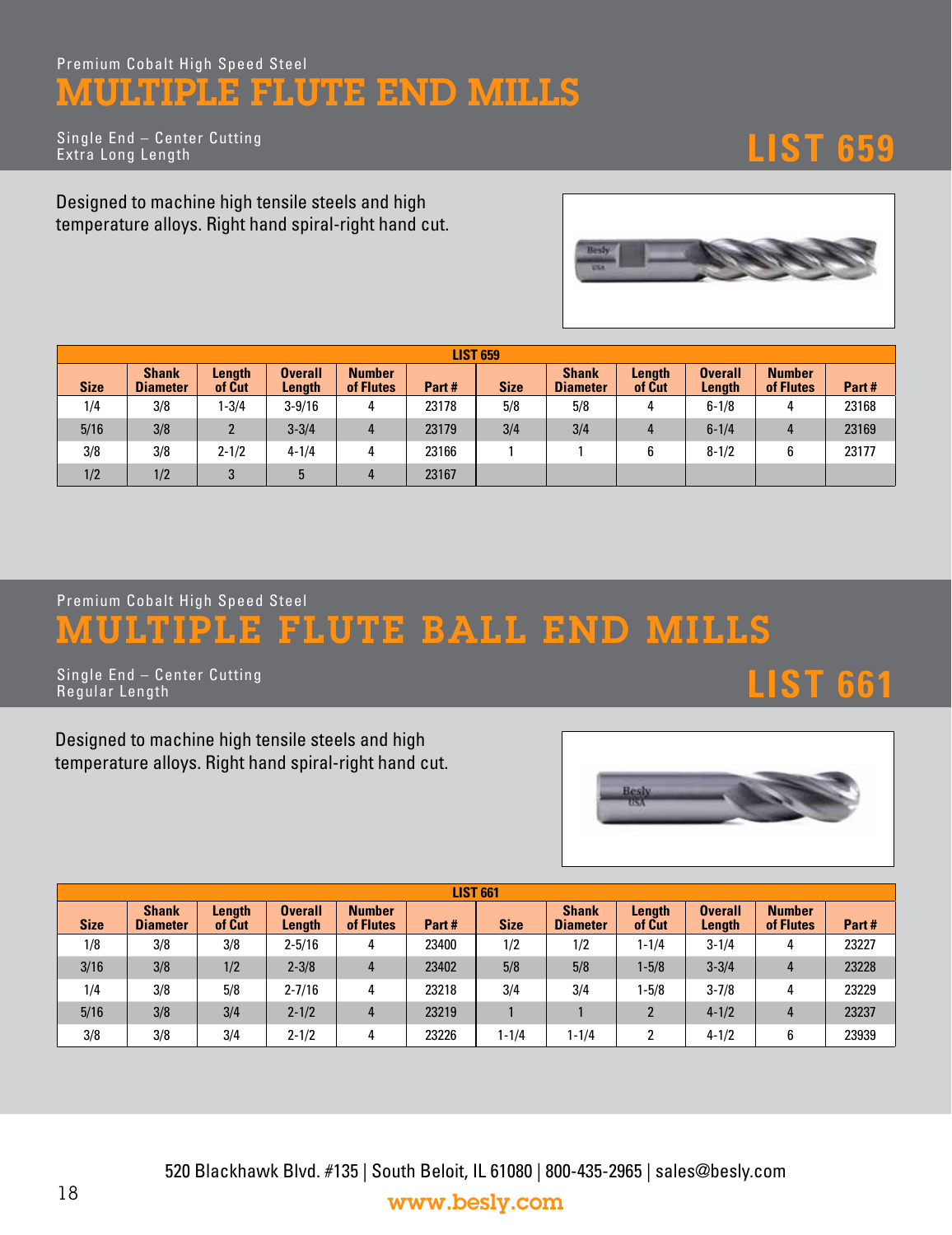### MULTIPLE FLUTE ROUGHING END MILLS High Speed Steel

# **LIST 700**

Single End – Non-Center Cutting Coarse Pitch

Designed for fast removal of material. Horsepower requirements are reduced as a result of free cutting action.



|              | <b>LIST 700</b>                 |                  |                          |                                   |       |                |                                 |                  |                          |                            |       |  |  |  |
|--------------|---------------------------------|------------------|--------------------------|-----------------------------------|-------|----------------|---------------------------------|------------------|--------------------------|----------------------------|-------|--|--|--|
| <b>Size</b>  | <b>Shank</b><br><b>Diameter</b> | Length<br>of Cut | <b>Overall</b><br>Length | <b>Number of</b><br><b>Flutes</b> | Part# | <b>Size</b>    | <b>Shank</b><br><b>Diameter</b> | Length<br>of Cut | <b>Overall</b><br>Length | <b>Number</b><br>of Flutes | Part# |  |  |  |
| 3/8          | 3/8                             | 3/4              | $2 - 1/2$                | 4                                 | 38000 | $1 - 1/8$      |                                 | 2                | $4 - 1/2$                | 6                          | 38014 |  |  |  |
| 7/16         | 1/2                             | 7/8              | 3                        | 4                                 | 38001 | $1 - 1/4$      | $1 - 1/4$                       | $\overline{2}$   | $4 - 1/2$                | $6\phantom{1}$             | 38015 |  |  |  |
| 1/2          | 1/2                             | $1 - 1/4$        | $3 - 1/4$                | 4                                 | 38002 | $1 - 1/4$      | $1 - 1/4$                       | 3                | $5 - 1/2$                | 6                          | 38016 |  |  |  |
| 1/2          | 1/2                             | $\overline{2}$   | $\overline{4}$           | 4                                 | 38003 | $1 - 1/4$      | $1 - 1/4$                       | 4                | $6 - 1/2$                | $6\phantom{1}$             | 38017 |  |  |  |
| 5/8          | 5/8                             | $1 - 5/8$        | $3 - 3/4$                | 4                                 | 38004 | $1 - 1/4$      | $1 - 1/4$                       | 6                | $8 - 1/2$                | 6                          | 38018 |  |  |  |
| 5/8          | 5/8                             | $2 - 1/2$        | $4 - 5/8$                | 4                                 | 38005 | $1 - 1/2$      | $1 - 1/4$                       | $\overline{2}$   | $4 - 1/2$                | $\boldsymbol{6}$           | 38019 |  |  |  |
| 3/4          | 3/4                             | $1 - 5/8$        | $3 - 7/8$                | 4                                 | 38006 | $1 - 1/2$      | $1 - 1/4$                       | 4                | $6 - 1/2$                | 6                          | 38020 |  |  |  |
| 3/4          | 3/4                             | 3                | $5 - 1/4$                | $\overline{4}$                    | 38007 | $1 - 1/2$      | $1 - 1/4$                       | $6\phantom{1}$   | $8 - 1/2$                | $6\phantom{1}$             | 38021 |  |  |  |
| 7/8          | 3/4                             | $1 - 3/4$        | $3 - 7/8$                | 5                                 | 38008 | $1 - 3/4$      | $1 - 1/4$                       | 4                | $6 - 1/2$                | 6                          | 38022 |  |  |  |
| 7/8          | 3/4                             | $3 - 1/2$        | $5 - 5/8$                | 5                                 | 38009 | $\overline{2}$ | $1 - 1/4$                       | $\overline{2}$   | $4 - 1/2$                | 8                          | 38023 |  |  |  |
|              |                                 | $\overline{2}$   | $4 - 1/2$                | 5                                 | 38010 | $\overline{2}$ | $1 - 1/4$                       | 4                | $6 - 1/2$                | 8                          | 38024 |  |  |  |
| $\mathbf{1}$ | $\mathbf{1}$                    | 3                | $5 - 1/2$                | 5                                 | 38011 | $\overline{2}$ | $\mathfrak{p}$                  | 4                | $7 - 3/4$                | 8                          | 38025 |  |  |  |
|              |                                 | 4                | $6 - 1/2$                | 5                                 | 38012 | $\overline{2}$ | 2                               | 6                | $9 - 3/4$                | 8                          | 38026 |  |  |  |
|              |                                 | $6\phantom{1}$   | $8 - 1/2$                | 5                                 | 38013 |                |                                 |                  |                          |                            |       |  |  |  |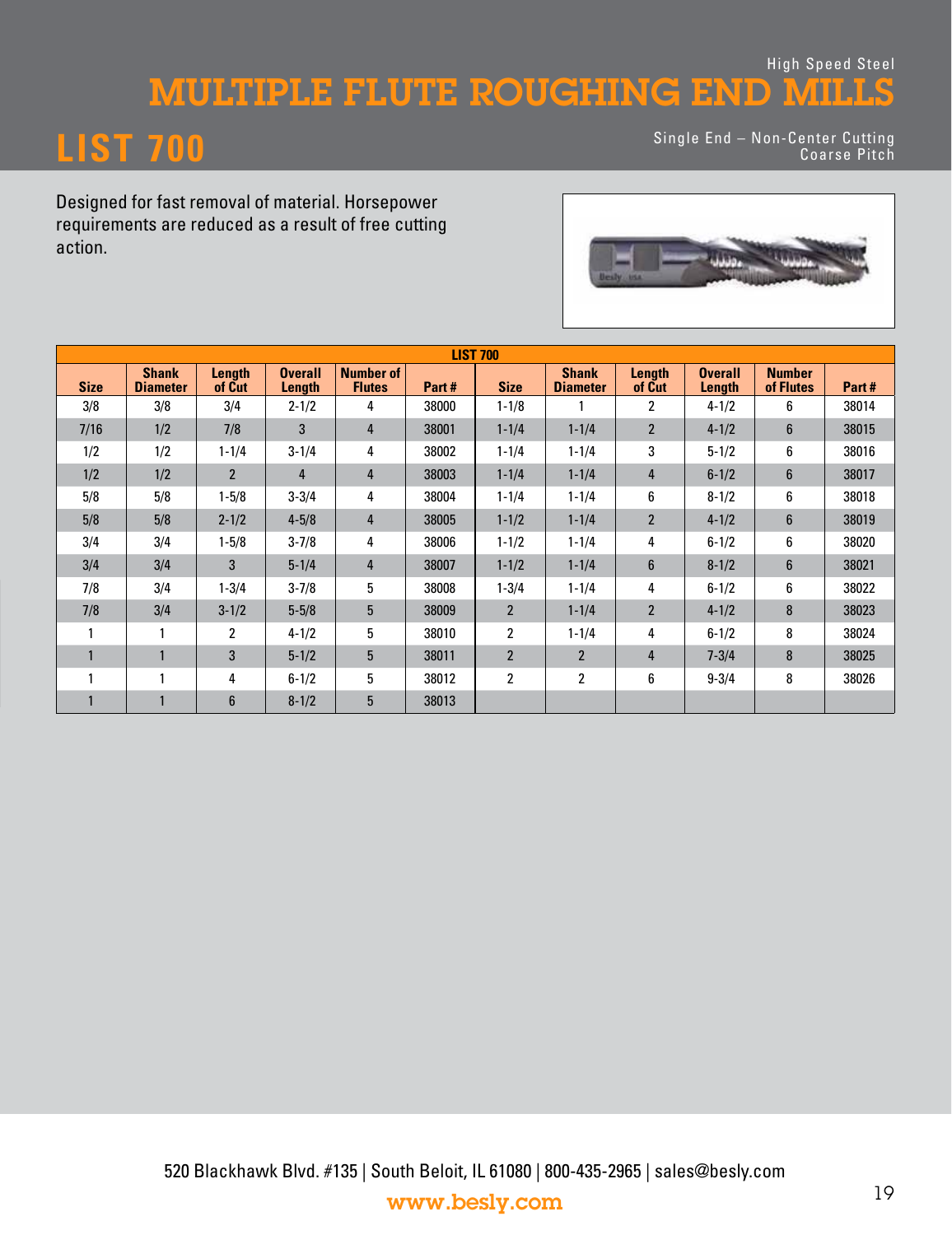### Cobalt High Speed Steel 3-FLUTE HIGH HELIX ROUGHING END MILLS

Single End – Center Cutting Coarse Pitch for Aluminum **LIST 710**

Roughing end mills designed for fast removal of material. Horsepower requirements are reduced as a result of free cutting action.



| <b>LIST 710</b> |                                 |                  |                          |       |                |                                 |                  |                          |       |  |
|-----------------|---------------------------------|------------------|--------------------------|-------|----------------|---------------------------------|------------------|--------------------------|-------|--|
| <b>Size</b>     | <b>Shank</b><br><b>Diameter</b> | Length<br>of Cut | <b>Overall</b><br>Length | Part# | <b>Size</b>    | <b>Shank</b><br><b>Diameter</b> | Length<br>of Cut | <b>Overall</b><br>Length | Part# |  |
| 3/8             | 3/8                             | 3/4              | $2 - 1/2$                | 38060 | $\mathbf{1}$   | 3/4                             | $\overline{c}$   | $4 - 1/4$                | 38094 |  |
| 3/8             | 3/8                             | $1 - 5/8$        | $3 - 3/16$               | 38062 | $\mathbf{1}$   | 3/4                             | 3                | $5 - 1/4$                | 38095 |  |
| 7/16            | 3/8                             | $\mathbf{1}$     | $2 - 11/16$              | 38064 | $\mathbf{1}$   | 3/4                             | 4                | $6 - 1/4$                | 38096 |  |
| 1/2             | 1/2                             | $\mathbf{1}$     | 3                        | 38066 | $\mathbf{1}$   | $\mathbf{1}$                    | $1 - 1/8$        | $3 - 5/8$                | 38097 |  |
| 1/2             | 1/2                             | $1 - 1/4$        | $3 - 1/4$                | 38068 | $\mathbf{1}$   | 1                               | $1 - 5/8$        | $4 - 1/8$                | 38098 |  |
| 1/2             | 1/2                             | $1 - 5/8$        | $3 - 5/8$                | 38069 | $\mathbf{1}$   | $\mathbf{1}$                    | $\overline{2}$   | $4 - 1/2$                | 38099 |  |
| 1/2             | 1/2                             | $\overline{2}$   | 4                        | 38070 | $\mathbf{1}$   | $\mathbf{1}$                    | 3                | $5 - 1/2$                | 38100 |  |
| 1/2             | 1/2                             | $2 - 1/2$        | $4 - 1/2$                | 38071 | $\mathbf{1}$   | $\mathbf{1}$                    | $6\phantom{1}$   | $8 - 1/2$                | 38120 |  |
| 1/2             | 1/2                             | 3                | 5                        | 38072 | $1 - 1/8$      | 3/4                             | $1 - 1/8$        | $3 - 3/8$                | 38121 |  |
| 9/16            | 1/2                             | $1 - 3/8$        | $3 - 3/8$                | 38073 | $1 - 1/8$      | 3/4                             | $\overline{2}$   | $4 - 1/4$                | 38122 |  |
| 5/8             | 5/8                             | 3/4              | $2 - 7/8$                | 38074 | $1 - 1/4$      | 3/4                             | $\overline{2}$   | $4 - 1/4$                | 38123 |  |
| 5/8             | 5/8                             | $1 - 1/4$        | $3 - 3/8$                | 38075 | $1 - 1/4$      | $1 - 1/4$                       | $\overline{2}$   | $4 - 1/2$                | 38124 |  |
| 5/8             | 5/8                             | $1 - 5/8$        | $3 - 3/4$                | 38076 | $1 - 1/4$      | $1 - 1/4$                       | 3                | $5 - 1/2$                | 38125 |  |
| 5/8             | 5/8                             | $2 - 1/8$        | $4 - 1/4$                | 38077 | $1 - 1/4$      | $1 - 1/4$                       | 4                | $6 - 1/2$                | 38126 |  |
| 5/8             | 5/8                             | $2 - 1/2$        | $4 - 5/8$                | 38078 | $1 - 1/4$      | $1 - 1/4$                       | 6                | $8 - 1/2$                | 38127 |  |
| 5/8             | 5/8                             | $3 - 1/8$        | $5 - 1/4$                | 38079 | $1 - 3/8$      | 3/4                             | $1 - 1/8$        | $3 - 3/8$                | 38128 |  |
| 3/4             | 5/8                             | $1 - 5/8$        | $3 - 3/4$                | 38080 | $1 - 1/2$      | 3/4                             | $1 - 1/2$        | $3 - 3/4$                | 38129 |  |
| 3/4             | 3/4                             | 3/4              | 3                        | 38081 | $1 - 1/2$      | 3/4                             | $\overline{2}$   | $4 - 1/4$                | 38130 |  |
| 3/4             | 3/4                             | $1 - 1/4$        | $3 - 1/2$                | 38082 | $1 - 1/2$      | $1 - 1/4$                       | $\overline{2}$   | $4 - 1/2$                | 38131 |  |
| 3/4             | 3/4                             | $1 - 5/8$        | $3 - 3/4$                | 38083 | $1 - 1/2$      | $1 - 1/4$                       | 3                | $5 - 1/2$                | 38132 |  |
| 3/4             | 3/4                             | $2 - 1/2$        | $3 - 1/2$                | 38084 | $1 - 1/2$      | $1 - 1/4$                       | 4                | $6 - 1/2$                | 38133 |  |
| 3/4             | 3/4                             | $\overline{3}$   | $5 - 1/4$                | 38085 | $1 - 3/4$      | $1 - 1/4$                       | $\overline{2}$   | $4 - 1/2$                | 38134 |  |
| 3/4             | 3/4                             | $4 - 1/8$        | $6 - 3/8$                | 38086 | $\overline{2}$ | 3/4                             | $1 - 1/8$        | $3 - 1/2$                | 38135 |  |
| 7/8             | 3/4                             | $1 - 1/8$        | $3 - 3/8$                | 38087 | $\overline{2}$ | 3/4                             | $\overline{2}$   | $4 - 1/2$                | 38136 |  |
| 7/8             | 3/4                             | $1 - 7/8$        | $4 - 1/8$                | 38088 | $\overline{2}$ | $1 - 1/4$                       | $\overline{2}$   | $4 - 1/2$                | 38137 |  |
| 7/8             | 3/4                             | $3 - 1/2$        | $5 - 5/8$                | 38089 | $\overline{2}$ | $1 - 1/4$                       | $\overline{4}$   | $6 - 1/2$                | 38138 |  |
| 7/8             | 7/8                             | $3 - 1/2$        | $5 - 3/4$                | 38090 | $\overline{2}$ | $1 - 1/4$                       | $6 - 1/8$        | $8 - 5/8$                | 38139 |  |
| 7/8             | 7/8                             | $1 - 7/8$        | $4 - 1/8$                | 38091 | $\overline{2}$ | $\overline{2}$                  | 3                | $6 - 3/4$                | 38140 |  |
| $\mathbf{1}$    | 3/4                             | $1 - 1/8$        | $3 - 3/8$                | 38092 | $\overline{2}$ | $\overline{2}$                  | 4                | $7 - 3/4$                | 38141 |  |
| $\mathbf{1}$    | 3/4                             | $1 - 1/2$        | $3 - 3/4$                | 38093 |                |                                 |                  |                          |       |  |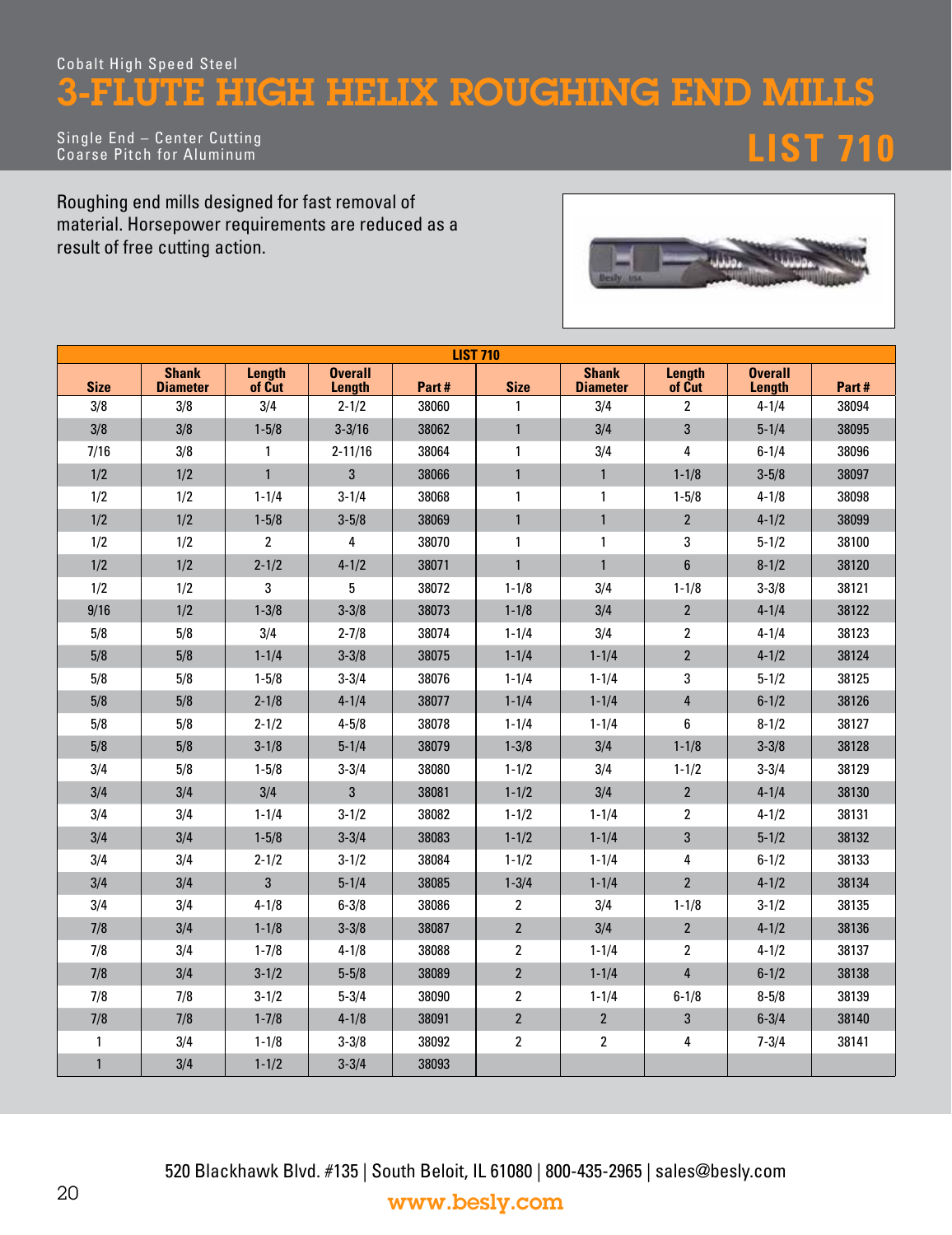### MULTIPLE FLUTE ROUGHING END MILLS Cobalt High Speed Steel

# **LIST 720**

Single End – Non-Center Cutting Coarse Pitch and Fine Pitch

Designed for fast removal of material. Horsepower requirements are reduced as a result of free cutting action.



|                | <b>LIST 720</b>                 |                  |                          |                            |                              |                            |  |  |  |  |  |
|----------------|---------------------------------|------------------|--------------------------|----------------------------|------------------------------|----------------------------|--|--|--|--|--|
| <b>Size</b>    | <b>Shank</b><br><b>Diameter</b> | Length<br>of Cut | <b>Overall</b><br>Length | <b>Number</b><br>of Flutes | <b>Coarse Pitch</b><br>Part# | <b>Fine Pitch</b><br>Part# |  |  |  |  |  |
| 3/8            | 3/8                             | 3/4              | $2 - 1/2$                | 4                          | 38144                        | 38180                      |  |  |  |  |  |
| 1/2            | 1/2                             | $1 - 1/4$        | $3 - 1/4$                | 4                          | 38145                        | 38181                      |  |  |  |  |  |
| 1/2            | 1/2                             | $\overline{2}$   | 4                        | 4                          | 38146                        | 38182                      |  |  |  |  |  |
| 9/16           | 1/2                             | $1 - 3/8$        | $3 - 3/8$                | 4                          | 38147                        | 38183                      |  |  |  |  |  |
| 5/8            | 5/8                             | $1 - 5/8$        | $3 - 3/4$                | 4                          | 38148                        | 38184                      |  |  |  |  |  |
| 5/8            | 5/8                             | $2 - 1/2$        | $4 - 5/8$                | 4                          | 38149                        | 38185                      |  |  |  |  |  |
| 3/4            | 3/4                             | $1 - 5/8$        | $3 - 7/8$                | 4                          | 38150                        | 38186                      |  |  |  |  |  |
| 3/4            | 3/4                             | $\mathbf{3}$     | $5 - 1/4$                | 4                          | 38151                        | 38187                      |  |  |  |  |  |
| 7/8            | 3/4                             | $1 - 3/4$        | $3 - 7/8$                | 5                          | 38152                        | 38188                      |  |  |  |  |  |
| 7/8            | 3/4                             | $3 - 1/2$        | $5 - 5/8$                | 5                          | 38153                        | 38189                      |  |  |  |  |  |
| $\mathbf{1}$   | 1                               | $\overline{2}$   | $4 - 1/2$                | 5                          | 38154                        | 38190                      |  |  |  |  |  |
| $\mathbf{1}$   | $\mathbf{1}$                    | $\mathbf{3}$     | $5 - 1/2$                | 5                          | 38155                        | 38191                      |  |  |  |  |  |
| $\mathbf{1}$   | $\mathbf{1}$                    | 4                | $6 - 1/2$                | 5                          | 38156                        | 38192                      |  |  |  |  |  |
| $\mathbf{1}$   | $\mathbf{1}$                    | $6\phantom{1}$   | $8 - 1/2$                | 5                          | 38157                        | 38193                      |  |  |  |  |  |
| $1 - 1/8$      | $\mathbf{1}$                    | $\overline{2}$   | $4 - 1/2$                | 6                          | 38158                        | 38194                      |  |  |  |  |  |
| $1 - 1/4$      | $1 - 1/4$                       | $\overline{2}$   | $4 - 1/2$                | 6                          | 38159                        | 38195                      |  |  |  |  |  |
| $1 - 1/4$      | $1 - 1/4$                       | 3                | $5 - 1/2$                | 6                          | 38160                        | 38196                      |  |  |  |  |  |
| $1 - 1/4$      | $1 - 1/4$                       | $\overline{4}$   | $6 - 1/2$                | 6                          | 38161                        | 38197                      |  |  |  |  |  |
| $1 - 1/4$      | $1 - 1/4$                       | 6                | $8 - 1/2$                | 6                          | 38162                        | 38198                      |  |  |  |  |  |
| $1 - 1/2$      | $1 - 1/4$                       | $\overline{2}$   | $4 - 1/2$                | 6                          | 38163                        | 38199                      |  |  |  |  |  |
| $1 - 1/2$      | $1 - 1/4$                       | 4                | $6 - 1/2$                | 6                          | 38164                        | 38200                      |  |  |  |  |  |
| $1 - 1/2$      | $1 - 1/4$                       | $\boldsymbol{6}$ | $8 - 1/2$                | $\boldsymbol{6}$           | 38165                        | 38201                      |  |  |  |  |  |
| $1 - 3/4$      | $1 - 1/4$                       | 4                | $6 - 1/2$                | 6                          | 38166                        | 38202                      |  |  |  |  |  |
| $\sqrt{2}$     | $1 - 1/4$                       | $\overline{2}$   | $4 - 1/2$                | $\bf 8$                    | 38167                        | 38203                      |  |  |  |  |  |
| $\overline{2}$ | $1 - 1/4$                       | 4                | $6 - 1/2$                | 8                          | 38168                        | 38204                      |  |  |  |  |  |
| $\overline{2}$ | $\overline{2}$                  | $\overline{4}$   | $7 - 3/4$                | $\bf 8$                    | 38169                        | 38205                      |  |  |  |  |  |
| $\sqrt{2}$     | $\overline{2}$                  | 6                | $9 - 3/4$                | 8                          | 38170                        | 38206                      |  |  |  |  |  |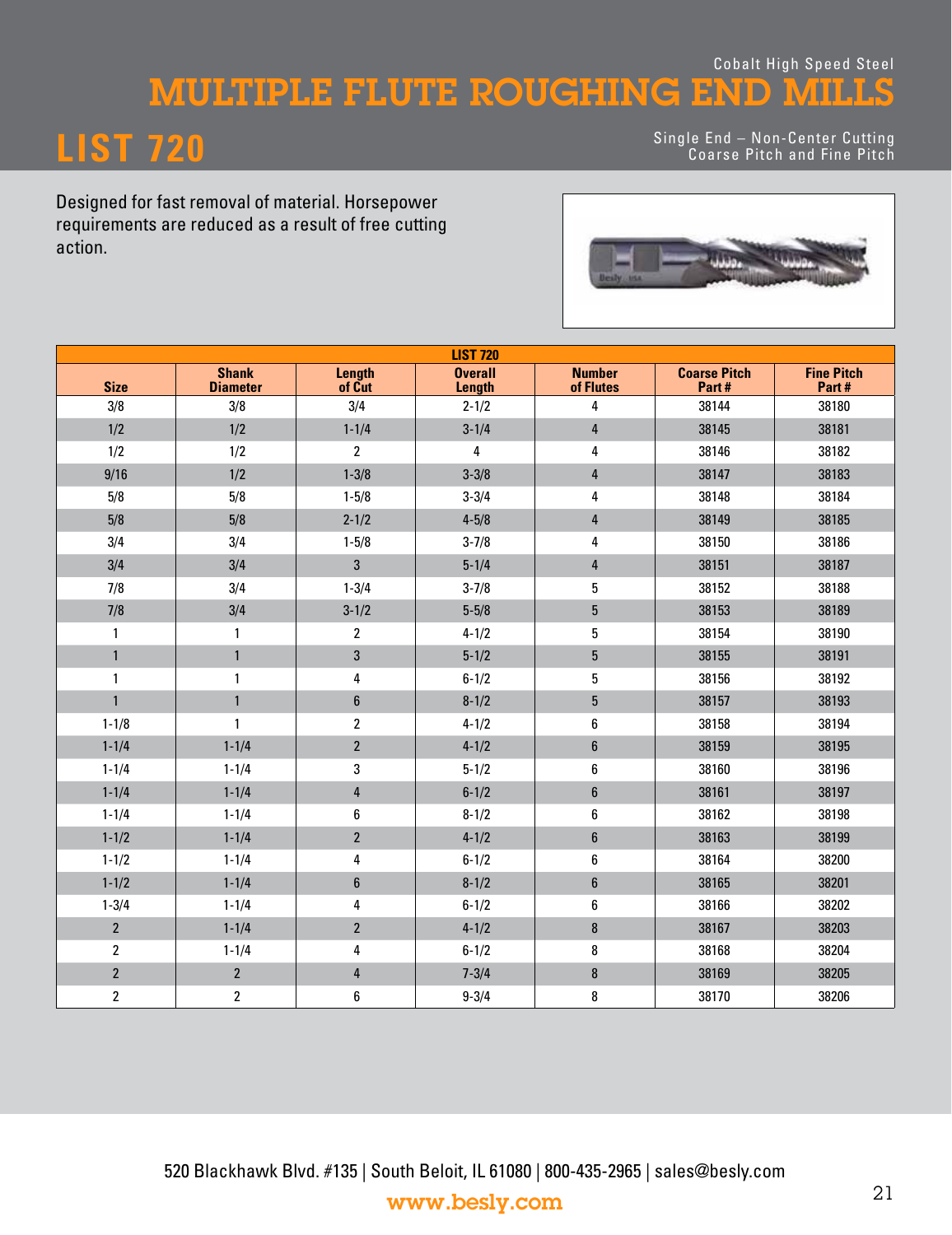## Cobalt High Speed Steel MULTIPLE FLUTE ROUGHING END MILLS

Single End – Center Cutting Coarse Pitch **LIST 740**

Designed for fast removal of material. Horsepower requirements are reduced as a result of free cutting action.



| <b>LIST 740</b> |                                 |                  |                          |                            |       |                         |                                 |                  |                          |                            |       |
|-----------------|---------------------------------|------------------|--------------------------|----------------------------|-------|-------------------------|---------------------------------|------------------|--------------------------|----------------------------|-------|
| <b>Size</b>     | <b>Shank</b><br><b>Diameter</b> | Length<br>of Cut | <b>Overall</b><br>Length | <b>Number</b><br>of Flutes | Part# | <b>Size</b>             | <b>Shank</b><br><b>Diameter</b> | Length<br>of Cut | <b>Overall</b><br>Length | <b>Number</b><br>of Flutes | Part# |
| 1/2             | 1/2                             | $1 - 1/4$        | $3 - 1/4$                | 4                          | 38400 | 1                       | $\mathbf{1}$                    | 3                | $5 - 1/2$                | 5                          | 38432 |
| 1/2             | 1/2                             | $1 - 5/8$        | $3 - 5/8$                | $\overline{4}$             | 38401 | $\mathbf{1}$            | $\mathbf{1}$                    | $\overline{4}$   | $6 - 1/2$                | $5\phantom{.0}$            | 38433 |
| 1/2             | 1/2                             | $\overline{2}$   | 4                        | 4                          | 38402 | 1                       | $\mathbf{1}$                    | 6                | $8 - 1/2$                | 5                          | 38434 |
| 1/2             | 1/2                             | $2 - 1/2$        | $4 - 1/2$                | $\overline{4}$             | 38403 | $1 - 1/8$               | 3/4                             | $\overline{2}$   | $4 - 1/4$                | $\boldsymbol{6}$           | 38435 |
| 1/2             | 1/2                             | 3                | 5                        | 4                          | 38405 | $1 - 1/8$               | $\mathbf{1}$                    | $\overline{2}$   | $4 - 1/2$                | 6                          | 38436 |
| 5/8             | 5/8                             | 3/4              | $2 - 7/8$                | 4                          | 38406 | $1 - 1/8$               | $\mathbf{1}$                    | $3 - 1/2$        | $\boldsymbol{6}$         | $6\phantom{1}$             | 38437 |
| 5/8             | 5/8                             | $1 - 1/4$        | $3 - 3/8$                | 4                          | 38407 | $1 - 1/4$               | 3/4                             | $1 - 1/8$        | $3 - 3/8$                | 6                          | 38438 |
| 5/8             | 5/8                             | $1 - 5/8$        | $3 - 3/4$                | $\overline{4}$             | 38408 | $1 - 1/4$               | 3/4                             | $\overline{2}$   | $4 - 1/4$                | $6\phantom{1}$             | 38439 |
| 5/8             | 5/8                             | $2 - 1/8$        | $4 - 1/4$                | 4                          | 38409 | $1 - 1/4$               | $1 - 1/4$                       | 3                | $5 - 1/2$                | 6                          | 38440 |
| 5/8             | 5/8                             | $2 - 1/2$        | $4 - 5/8$                | $\overline{4}$             | 38410 | $1 - 1/4$               | $1 - 1/4$                       | $\overline{4}$   | $6 - 1/2$                | $6\phantom{.}$             | 38441 |
| 5/8             | 5/8                             | $3 - 1/8$        | $5 - 1/4$                | 4                          | 38411 | $1 - 1/4$               | $1 - 1/4$                       | 6                | $8 - 1/2$                | 6                          | 38442 |
| 11/16           | 5/8                             | $1 - 5/8$        | $3 - 3/4$                | $\overline{4}$             | 38412 | $1 - 3/8$               | 3/4                             | $\overline{2}$   | $4 - 1/4$                | 6                          | 38443 |
| 3/4             | 5/8                             | $1 - 5/8$        | $3 - 3/4$                | 4                          | 38413 | $1 - 1/2$               | 3/4                             | $1 - 1/8$        | $3 - 3/8$                | 6                          | 38444 |
| 3/4             | 3/4                             | $1 - 1/4$        | $3 - 1/2$                | $\overline{4}$             | 38414 | $1 - 1/2$               | 3/4                             | $\overline{2}$   | $4 - 1/4$                | 6                          | 38445 |
| 3/4             | 3/4                             | $1 - 5/8$        | $3 - 7/8$                | 4                          | 38415 | $1 - 1/2$               | $1 - 1/4$                       | $\overline{2}$   | $4 - 1/2$                | 6                          | 38446 |
| 3/4             | 3/4                             | $2 - 1/2$        | $4 - 5/8$                | $\overline{4}$             | 38416 | $1 - 1/2$               | $1 - 1/4$                       | 3                | $5 - 1/2$                | $\boldsymbol{6}$           | 38447 |
| 3/4             | 3/4                             | 3                | $5 - 1/4$                | 4                          | 38417 | $1 - 1/2$               | $1 - 1/4$                       | 4                | $6 - 1/2$                | 6                          | 38448 |
| 3/4             | 3/4                             | $4 - 1/8$        | $6 - 3/8$                | $\overline{4}$             | 38418 | $1 - 1/2$               | $1 - 1/4$                       | $6\phantom{1}$   | $8 - 1/2$                | $\boldsymbol{6}$           | 38449 |
| 13/16           | 3/4                             | $1 - 7/8$        | $4 - 1/8$                | 5                          | 38419 | $1 - 3/4$               | 3/4                             | $1 - 1/8$        | $3 - 3/8$                | 6                          | 38450 |
| 7/8             | 3/4                             | $1 - 1/8$        | $3 - 3/8$                | $5\phantom{.0}$            | 38420 | $1 - 3/4$               | 3/4                             | $\overline{2}$   | $4 - 1/4$                | $6\phantom{1}$             | 38451 |
| 7/8             | 3/4                             | $1 - 7/8$        | $4 - 1/8$                | 5                          | 38421 | $1 - 3/4$               | $1 - 1/4$                       | 4                | $6 - 1/2$                | 6                          | 38452 |
| 7/8             | 3/4                             | $3 - 1/2$        | $5 - 5/8$                | $5\phantom{.0}$            | 38422 | $\overline{2}$          | 3/4                             | $1 - 1/8$        | $3 - 3/8$                | 8                          | 38453 |
| 7/8             | 7/8                             | $1 - 1/8$        | $3 - 3/8$                | 5                          | 38423 | 2                       | 3/4                             | $\mathbf{2}$     | $4 - 1/2$                | 8                          | 38454 |
| $\mathbf{1}$    | 3/4                             | $1 - 1/8$        | $3 - 3/8$                | $5\phantom{.0}$            | 38424 | $\overline{2}$          | $1 - 1/4$                       | $\overline{2}$   | $4 - 1/2$                | 8                          | 38455 |
| $\mathbf{1}$    | 3/4                             | $1 - 1/2$        | $3 - 3/8$                | 5                          | 38425 | $\overline{\mathbf{c}}$ | $1 - 1/4$                       | 4                | $6 - 1/2$                | 8                          | 38456 |
| $\mathbf{1}$    | 3/4                             | $\overline{2}$   | $4 - 1/4$                | $\overline{5}$             | 38426 | $\overline{\mathbf{2}}$ | $1 - 1/4$                       | $6 - 1/8$        | $8 - 5/8$                | $\bf 8$                    | 38457 |
| $\mathbf{1}$    | 3/4                             | 3                | $5 - 1/4$                | 5                          | 38427 | $\overline{\mathbf{c}}$ | $\overline{2}$                  | $\overline{2}$   | $5 - 3/4$                | 8                          | 38458 |
| $\mathbf{1}$    | 3/4                             | $\overline{4}$   | $6 - 1/4$                | $5\phantom{.0}$            | 38428 | $\overline{2}$          | $\overline{2}$                  | 3                | $6 - 3/4$                | 8                          | 38459 |
| $\mathbf{1}$    | $\mathbf{1}$                    | $1 - 1/8$        | $3 - 5/8$                | 5                          | 38429 | $\overline{\mathbf{c}}$ | $\overline{2}$                  | 4                | $7 - 3/4$                | 8                          | 38460 |
| $\mathbf{1}$    | $\mathbf{1}$                    | $1 - 5/8$        | $4 - 1/8$                | $\overline{5}$             | 38430 | $\overline{2}$          | $\overline{2}$                  | $\boldsymbol{6}$ | $9 - 3/4$                | $\bf 8$                    | 38461 |
| 1               | $\mathbf{1}$                    | $\overline{2}$   | $4 - 1/2$                | 5                          | 38431 | $\overline{\mathbf{2}}$ | $\overline{2}$                  | 8                | $11 - 3/4$               | 8                          | 38462 |

#### 520 Blackhawk Blvd. #135 | South Beloit, IL 61080 | 800-435-2965 | sales@besly.com <sup>22</sup> www.besly.com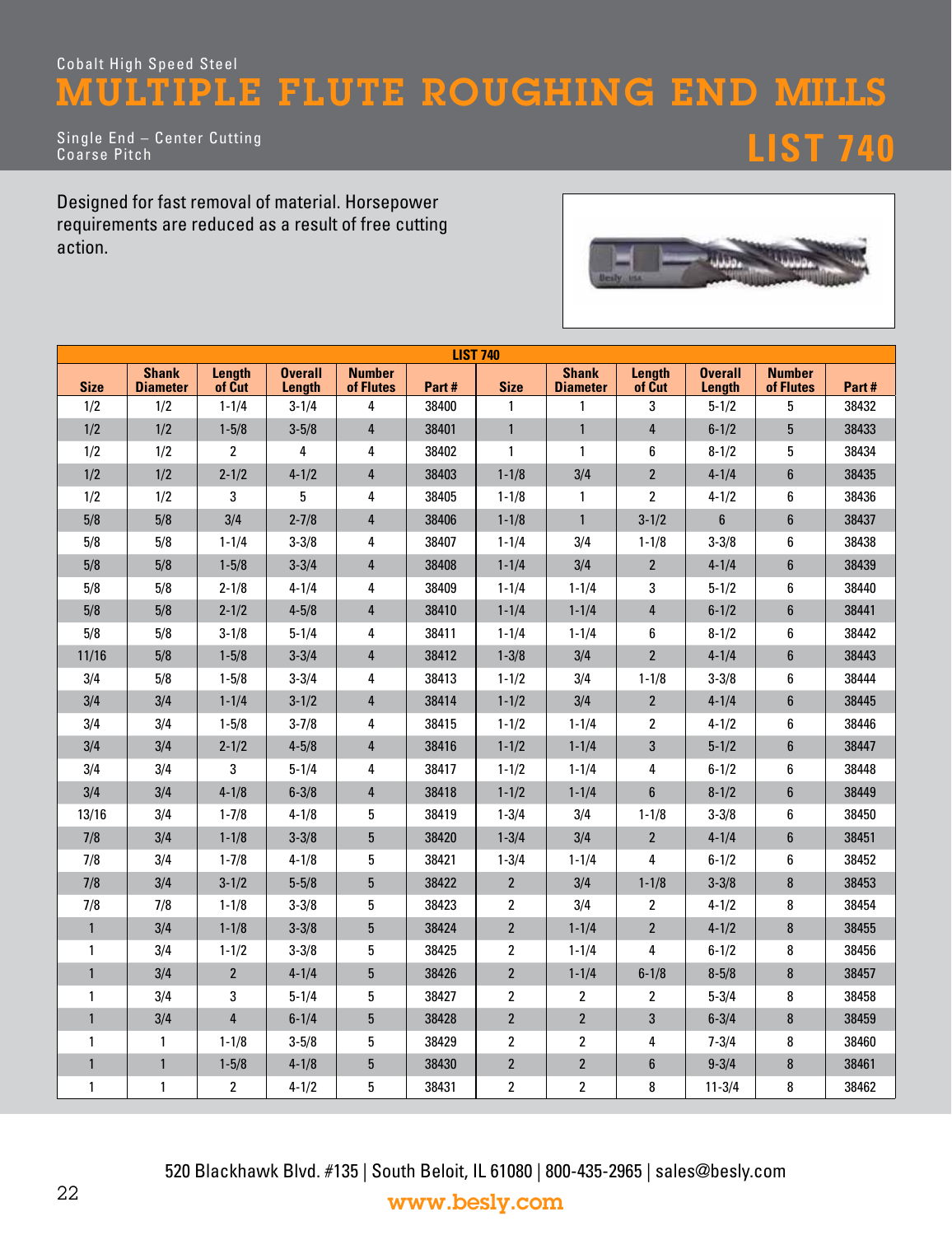### MAXX-V™ 4-FLUTE END MILLS HSSE Particle Metal

# **LIST 750**

Single End – Center Cutting Regular Length

High performance particle metal for machining harder and more abrasive materials such as titanium, inconel, hastaloy, and waspaloy. Resists fracturing in high shock conditions.



| <b>LIST 750</b> |                                 |                         |                          |                            |       |             |                                 |                  |                          |                            |       |
|-----------------|---------------------------------|-------------------------|--------------------------|----------------------------|-------|-------------|---------------------------------|------------------|--------------------------|----------------------------|-------|
| <b>Size</b>     | <b>Shank</b><br><b>Diameter</b> | <b>Length</b><br>of Cut | <b>Overall</b><br>Length | <b>Number</b><br>of Flutes | Part# | <b>Size</b> | <b>Shank</b><br><b>Diameter</b> | Length<br>of Cut | <b>Overall</b><br>Length | <b>Number</b><br>of Flutes | Part# |
| 1/8             | 3/8                             | 3/8                     | $2 - 5/16$               | 4                          | 38207 | 7/16        | 3/8                             |                  | $2 - 11/16$              | 4                          | 38212 |
| 3/16            | 3/8                             | 1/2                     | $2 - 3/8$                | 4                          | 38208 | 1/2         | 1/2                             | $1 - 1/4$        | $3 - 1/4$                | 4                          | 38213 |
| 1/4             | 3/8                             | 5/8                     | $2 - 7/16$               | 4                          | 38209 | 5/8         | 5/8                             | 1-5/8            | $3 - 3/4$                | 4                          | 38214 |
| 5/16            | 3/8                             | 3/4                     | $2 - 1/2$                | 4                          | 38210 | 3/4         | 3/4                             | $1 - 5/8$        | $3 - 7/8$                | $\overline{4}$             | 38215 |
| 3/8             | 3/8                             | 3/4                     | $2 - 1/2$                |                            | 38211 |             |                                 | ົ                | $4 - 1/2$                | 4                          | 38216 |

MAXX-V™ 4-FLUTE END MILLS HSSE Particle Metal

**LIST 770** Single End – Center Cutting Long Length

High performance particle metal for machining harder and more abrasive materials such as titanium, inconel, hastaloy, and waspaloy. Resists fracturing in high shock conditions.



| <b>LIST 770</b> |                                 |                  |                   |                            |       |             |                                 |                  |                          |                            |       |
|-----------------|---------------------------------|------------------|-------------------|----------------------------|-------|-------------|---------------------------------|------------------|--------------------------|----------------------------|-------|
| <b>Size</b>     | <b>Shank</b><br><b>Diameter</b> | Length<br>of Cut | Overall<br>Length | <b>Number</b><br>of Flutes | Part# | <b>Size</b> | <b>Shank</b><br><b>Diameter</b> | Length<br>of Cut | <b>Overall</b><br>Length | <b>Number</b><br>of Flutes | Part# |
| 1/4             | 3/8                             | $-1/4$           | $3 - 1/16$        | 4                          | 38220 | 5/8         | 5/8                             | $2 - 1/2$        | $4 - 5/8$                |                            | 38223 |
| 3/8             | 3/8                             | $-1/2$           | $3 - 1/4$         |                            | 38221 | 3/4         | 3/4                             |                  | $5 - 1/4$                |                            | 38224 |
| 1/2             | 1/2                             |                  | 4                 | 4                          | 38222 |             |                                 |                  | $6 - 1/2$                |                            | 38225 |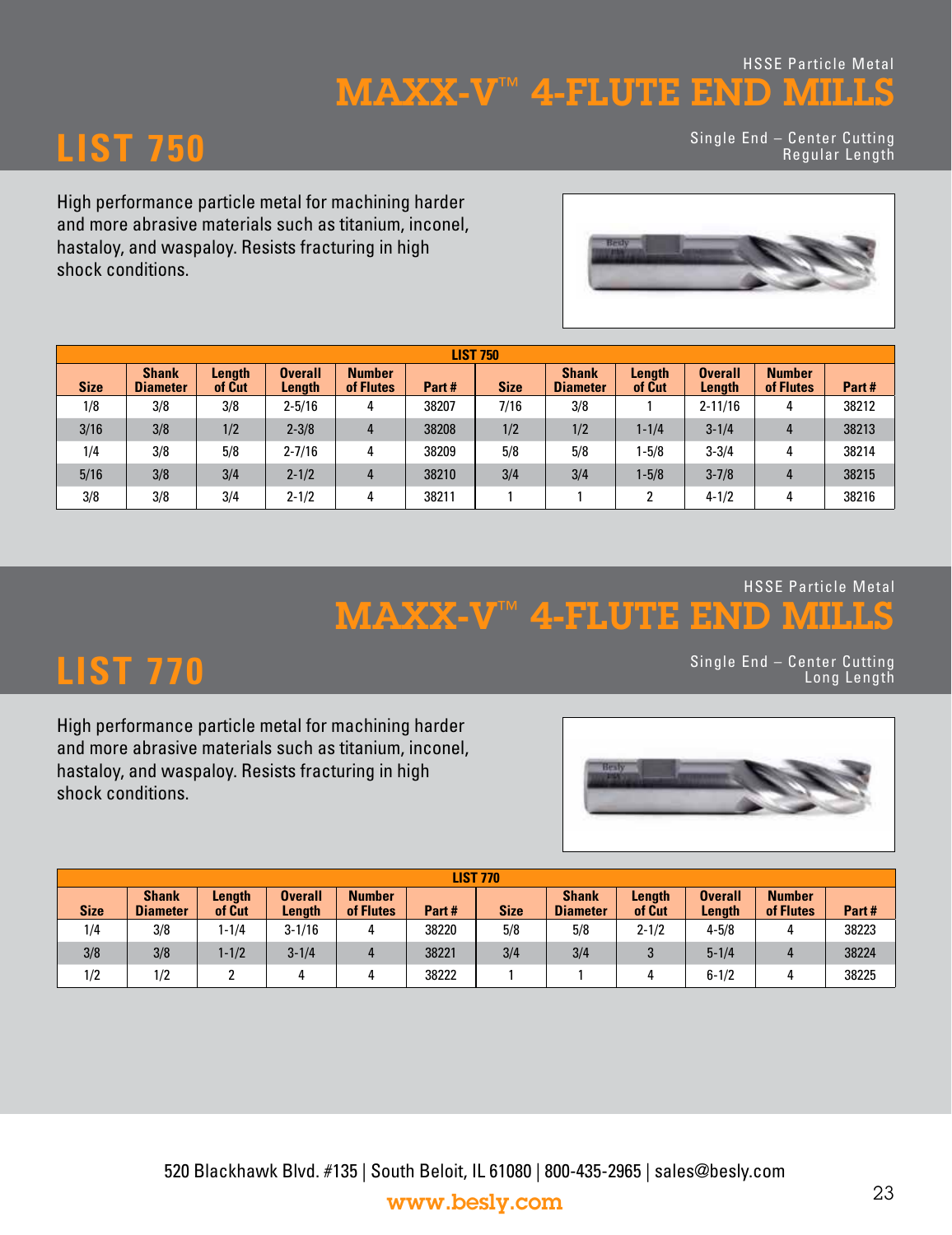## HSS End Mills RECOMMENDED CUTTING FEEDS & SPEEDS

|                                             |                    |                |        | <b>Feed Rate per Tooth (IPT) by Diameter</b> |         |                |
|---------------------------------------------|--------------------|----------------|--------|----------------------------------------------|---------|----------------|
| <b>Material</b>                             | <b>Speed (SFM)</b> | 1/8"           | 1/4"   | 3/8"                                         | $1/2$ " | 3/4"           |
| Cast Iron-Gray                              | 40-70              | 0.0002         | 0.0005 | 0.001                                        | 0.001   | 0.002          |
| <b>Cast Iron-Ductile</b>                    | $50-90$            | 0.0002         | 0.0005 | 0.001                                        | 0.001   | 0.002          |
| <b>Cast Iron-Malleable</b>                  | 70-120             | 0.0002         | 0.0005 | 0.001                                        | 0.001   | 0.002          |
| Low Carbon Steels ≤38Rc                     | 80-140             | 0.0002         | 0.0005 | 0.001                                        | 0.001   | 0.002          |
| Medium Carbon Steels ≤38Rc                  | 70-90              | 0.0002         | 0.0005 | 0.001                                        | 0.001   | 0.001          |
| Tool & Die Steels ≤38Rc                     | $40 - 60$          | 0.0002         | 0.0002 | 0.0005                                       | 0.001   | 0.001          |
| Tool Steels 39Rc-48Rc                       | 20-40              | 0.0002         | 0.0002 | 0.0005                                       | 0.0005  | 0.001          |
| <b>Mild Stainless Steel</b>                 | $40 - 80$          | 0.0002         | 0.0002 | 0.0005                                       | 0.0005  | 0.001          |
| <b>Medium Stainless Steel</b>               | $35 - 70$          | 0.0002         | 0.0002 | 0.0005                                       | 0.0005  | 0.001          |
| <b>Tough Stainless Steel</b>                | $25 - 40$          | 0.0002         | 0.0002 | 0.0002                                       | 0.0005  | 0.001          |
| <b>Titanium Alloys</b>                      | 20-40              | 0.0002         | 0.0002 | 0.0002                                       | 0.0005  | 0.001          |
| High Temp Alloys-Inconel, Haynes, Hastalloy | $5 - 20$           | 0.0002         | 0.0002 | 0.0002                                       | 0.0005  | 0.0005         |
| <b>Hard Brass and Bronze</b>                | 100-200            | 0.0002         | 0.0002 | 0.001                                        | 0.001   | 0.001          |
| <b>Soft Brass</b>                           | 250-300            | 0.0002         | 0.0005 | 0.0005                                       | 0.0005  | 0.001          |
| Aluminum Wrought                            | 200-400            | 0.0002         | 0.0005 | 0.0005                                       | 0.0005  | 0.001          |
| <b>Aluminum Cast</b>                        | 100-200            | 0.0002         | 0.0005 | 0.0005                                       | 0.0005  | 0.001          |
| Copper                                      | 150-250            | 0.0002         | 0.0002 | 0.001                                        | 0.001   | 0.001          |
| <b>Material</b>                             | <b>Speed (SFM)</b> | 1 <sup>n</sup> | 11/4"  | 11/2"                                        | 13/4"   | 2 <sup>n</sup> |
| Cast Iron-Gray                              | $40 - 70$          | 0.002          | 0.002  | 0.003                                        | 0.003   | 0.003          |
| <b>Cast Iron-Ductile</b>                    | $50-90$            | 0.002          | 0.002  | 0.003                                        | 0.003   | 0.003          |
| <b>Cast Iron-Malleable</b>                  | 70-120             | 0.002          | 0.002  | 0.003                                        | 0.003   | 0.003          |
| Low Carbon Steels ≤38Rc                     | 80-140             | 0.002          | 0.002  | 0.003                                        | 0.003   | 0.003          |
| Medium Carbon Steels ≤38Rc                  | 70-90              | 0.002          | 0.002  | 0.003                                        | 0.003   | 0.003          |
| Tool & Die Steels ≤38Rc                     | $40 - 60$          | 0.002          | 0.002  | 0.003                                        | 0.003   | 0.003          |
| Tool Steels 39Rc-48Rc                       | $20 - 40$          | 0.002          | 0.002  | 0.003                                        | 0.003   | 0.003          |
| <b>Mild Stainless Steel</b>                 | $40 - 80$          | 0.002          | 0.002  | 0.003                                        | 0.003   | 0.003          |
| <b>Medium Stainless Steel</b>               | $35 - 70$          | 0.002          | 0.002  | 0.003                                        | 0.003   | 0.003          |
| <b>Tough Stainless Steel</b>                | $25 - 40$          | 0.001          | 0.0015 | 0.002                                        | 0.002   | 0.003          |
| <b>Titanium Alloys</b>                      | $20 - 40$          | 0.001          | 0.0015 | 0.002                                        | 0.002   | 0.003          |
| High Temp Alloys-Inconel, Haynes, Hastalloy | $5 - 20$           | 0.001          | 0.0015 | 0.002                                        | 0.002   | 0.002          |
| <b>Hard Brass and Bronze</b>                | 100-200            | 0.002          | 0.003  | 0.003                                        | 0.003   | 0.003          |
| <b>Soft Brass</b>                           | 250-300            | 0.002          | 0.002  | 0.003                                        | 0.003   | 0.003          |
| Aluminum Wrought                            | 200-400            | 0.002          | 0.002  | 0.003                                        | 0.003   | 0.003          |
| <b>Aluminum Cast</b>                        | 100-200            | 0.002          | 0.002  | 0.003                                        | 0.003   | 0.003          |
| Copper                                      | 150-250            | 0.002          | 0.003  | 0.003                                        | 0.003   | 0.003          |

Note: Where only one "IPT" value is shown in the above chart, that value is the minimum starting point. It can be increased until maximum cutting speed is obtained. See following page for criteria.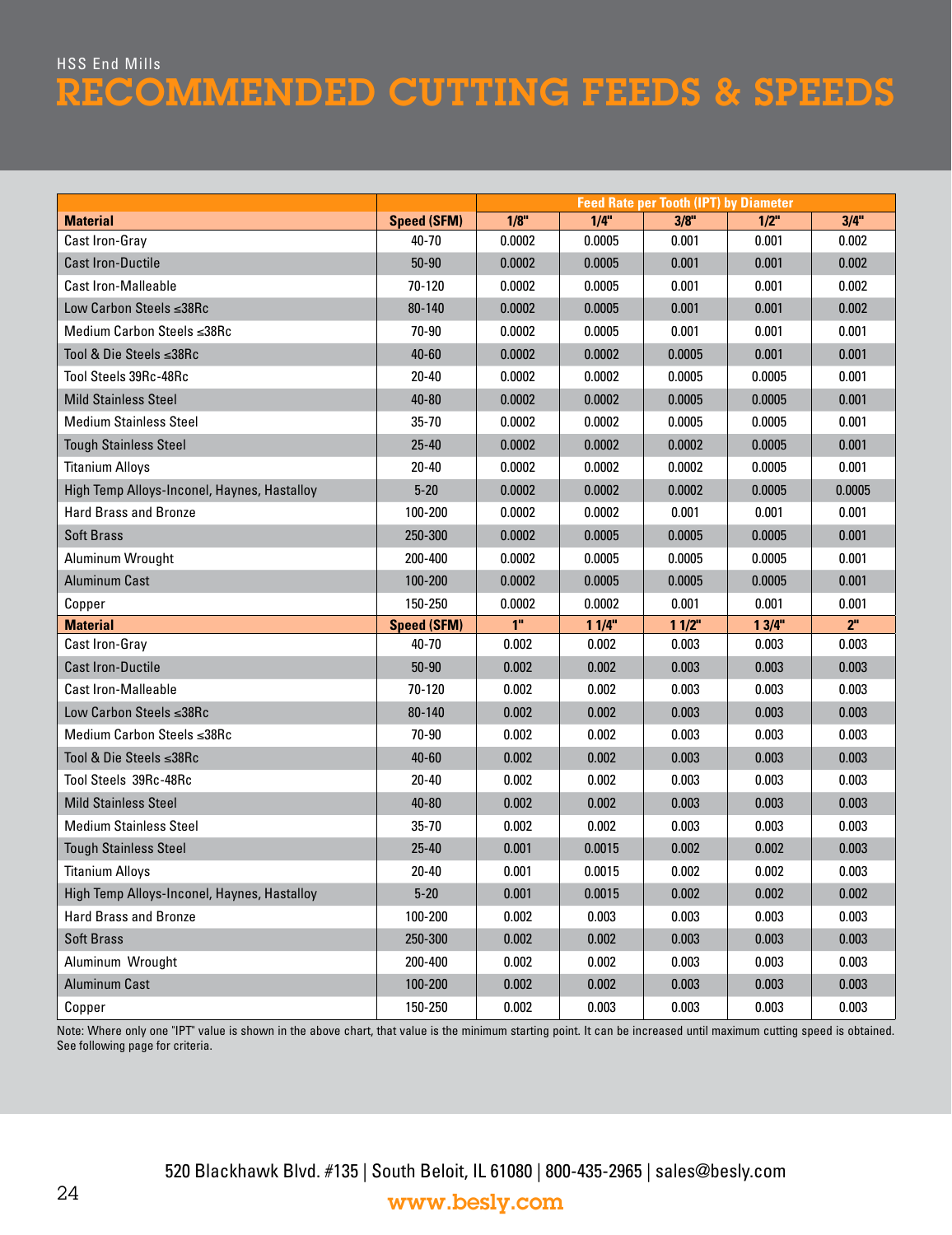# MACHINING FORMULAS

The data chart shown on the previous page is intended to be a guideline which suggests a starting point. A few considerations for increasing or decreasing speeds shown are material condition, rigidity of fixture/work holding device, machine condition, and amount of material being removed. Coated tools may contribute 25% to 40% increases in SFM.

| <b>Symbols</b>                       | Formula                                       |
|--------------------------------------|-----------------------------------------------|
| $D =$ Diameter of End Mill           | <b>RPM</b> = $(SFM \times 3.82) / D$          |
| $RPM = Revolutions per Minute$       | <b>SFM</b> = $(RPM \times D) / 3.82$          |
| <b>SFM</b> = Surface Feet per Minute | <b>IPM</b> = RPM $\times$ #TEETH $\times$ IPT |
| $IPT =$ Inches per Tooth             | <b>IPT</b> = IPM / (#TEETH x RPM)             |
| $IPM =$ Inches per Minute            |                                               |

#### Use Higher Feed Rates For: Use Lower Feed Rates For:

Heavy roughing cuts **Hard to machine materials** Easy to machine materials **Small cutters** Small cutters

Low tensile strength materials **High tensile strength materials Coarse tooth cutters Fine tooth cutters**  $\overline{F}$  Fine tooth cutters Rigid set-ups Deep cuts Abrasive materials **Abrasive materials** Abrasive materials and the Less than rigid set-ups